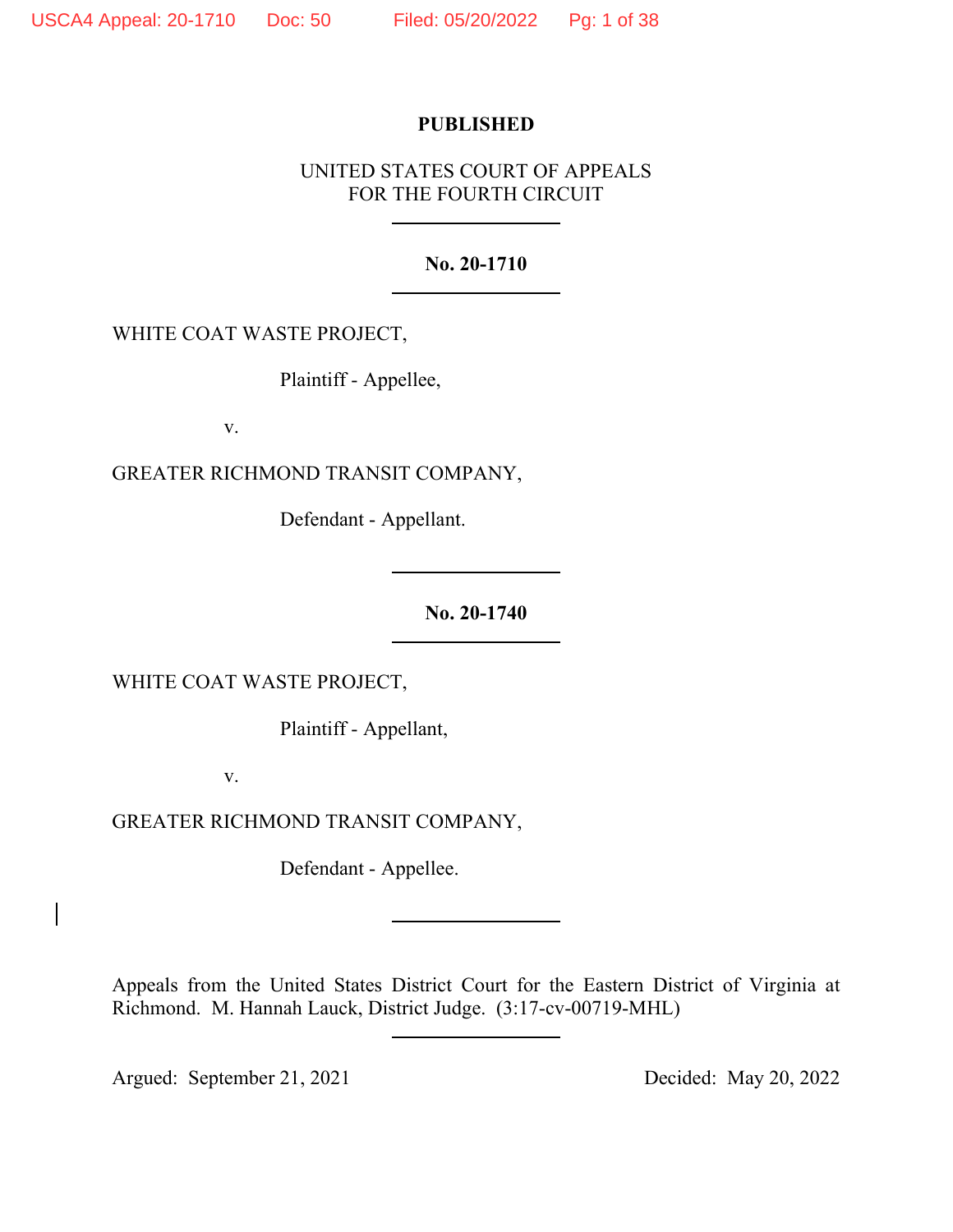Before GREGORY, Chief Judge, and NIEMEYER and RICHARDSON, Circuit Judges.

Affirmed in part, reversed in part, and remanded with instructions by published opinion. Judge Richardson wrote the opinion, in which Chief Judge Gregory and Judge Niemeyer joined.

Richard Earl Hill, Jr., OFFICE OF THE CITY ATTORNEY – RICHMOND, Richmond, Virginia, for Appellant/Cross-Appellee. Matthew Daniel Strugar, LAW OFFICE OF MATTHEW STRUGAR, Los Angeles, California, for Appellee/Cross-Appellant.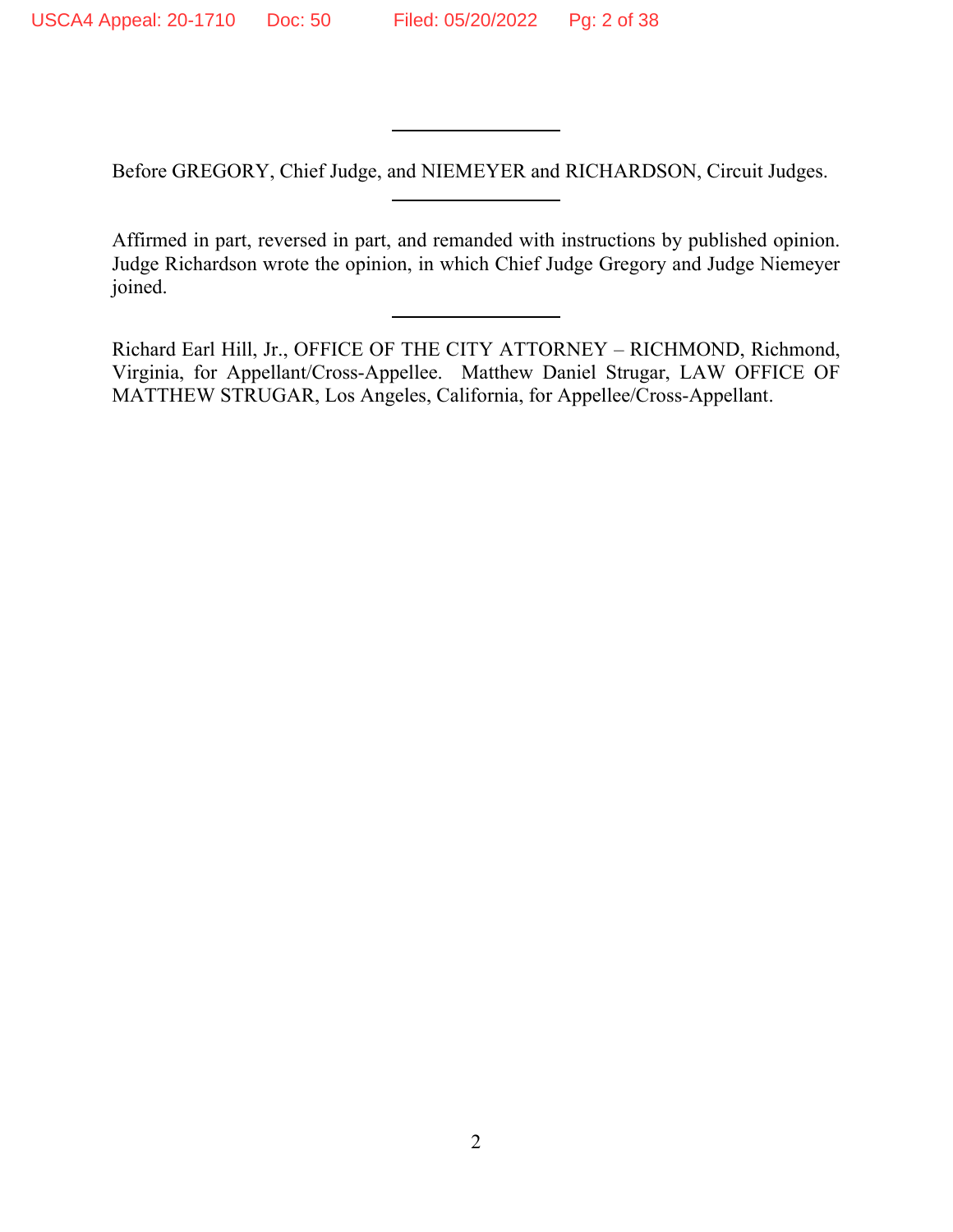RICHARDSON, Circuit Judge:

When White Coat Waste Project tried to run an advertisement denouncing animal experimentation with the Greater Richmond Transit Company, the ad was denied for being impermissibly "political." So White Coat sued, challenging that denial as a violation of its First Amendment rights. Richmond Transit responds that, as a private company, it is not bound by the First Amendment, and even if it were, its policy passes constitutional muster because it only restrains speech in a nonpublic forum. The district court disagreed on both counts, concluding that Richmond Transit is a state actor subject to constitutional constraints and that its policy violates the First Amendment right to free speech. But the district court granted White Coat only partial summary judgment, holding that it could not provide the facial relief White Coat sought because public-transit political-advertising bans can sometimes accord with the Constitution. *See Lehman v. City of Shaker Heights*, 418 U.S. 298, 303–04 (1974) (plurality opinion).

We conclude that the district court correctly identified Richmond Transit as a state actor. *See Lebron v. Nat'l R.R. Passenger Corp.*, 513 U.S. 374, 400 (1995). And we hold that Richmond Transit's policy is not "capable of reasoned application" and is therefore unconstitutionally unreasonable. *See Minn. Voters All. v. Mansky*, 138 S. Ct. 1876, 1892 (2018). Finally, we hold that the district court erred in denying facial relief. Even if another public-transit political-advertising ban may be constitutional, *this* ban is incapable of reasoned, constitutional application in all circumstances. So it is facially unconstitutional and warrants facial relief.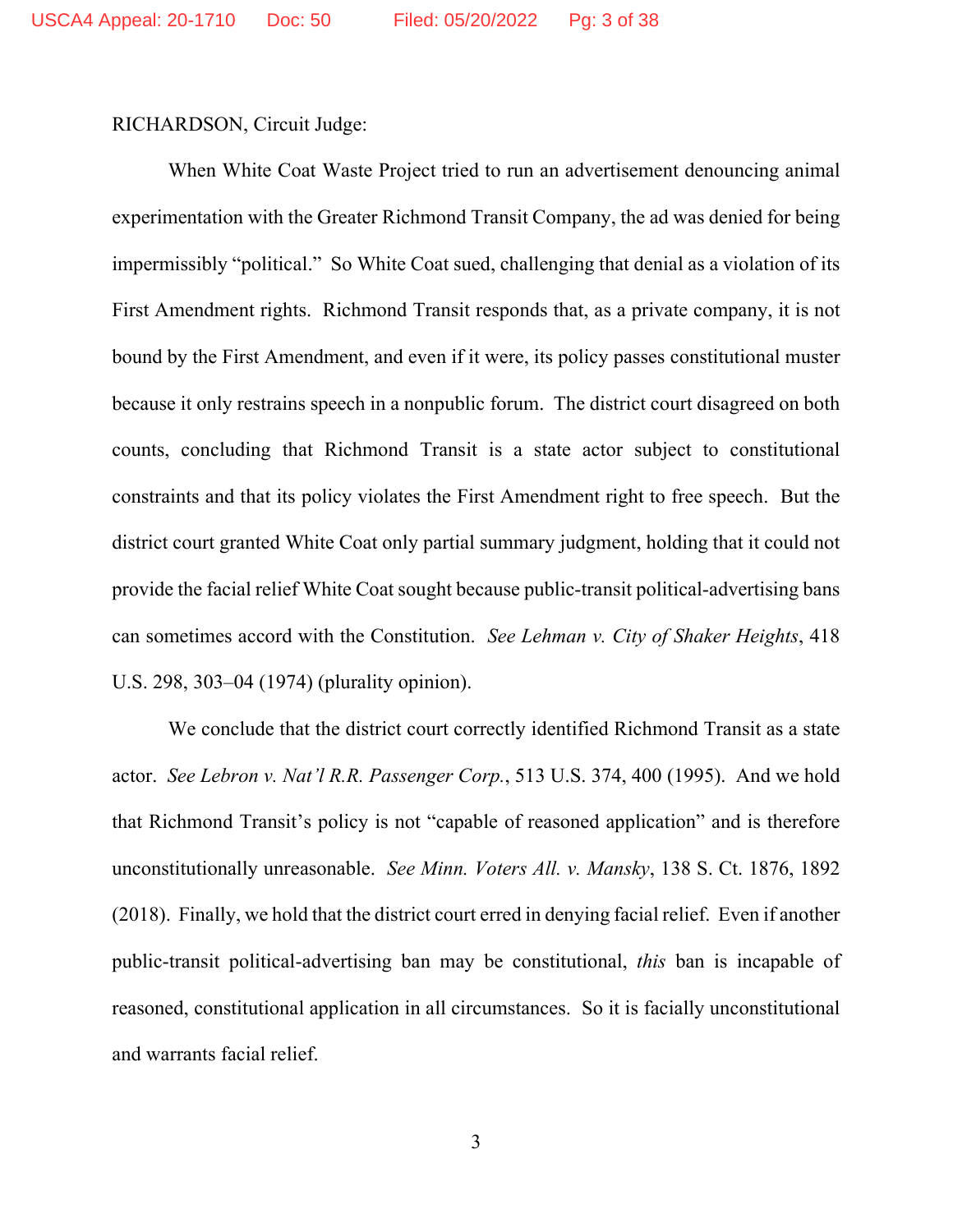# **I. Background**

Richmond Transit operates a public transit system in Richmond and the surrounding areas. The corporation was formed in 1973, when Virginia amended Richmond's charter to enable it to "acquire, operate, lease, or otherwise provide for the operation of a public transportation system . . . both within and outside the City of Richmond." Act of March 15, 1973, ch. 348, 1973 Va. Acts 472, 476. The City then enacted a resolution authorizing a slate of incorporators "to form a stock corporation known as 'Greater Richmond Transit Company' . . . for the purpose of providing mass transportation service as a public service corporation," and empowering the city attorney "to do all other necessary things to bring such corporation into being." Council Res. 73-R44-45, 1973 Council (Richmond, Va. 1973) (saved as ECF opinion attachment). The slate of incorporators then incorporated Richmond Transit under the general corporate law of Virginia. Richmond Transit acquired the assets of the flagging Virginia Transit Company and has operated as Richmond's conveyor of public transit ever since. At first, Richmond retained all shares of the corporation and the authority to appoint all six members of the Board of Directors, but later it granted half of its ownership and three seats on the Board to nearby Chesterfield County.

Like many transit companies, Richmond Transit derives revenue from selling advertising space on its buses. Advertisers must comply with Richmond Transit's advertising policy, which prohibits, for example, alcohol and tobacco advertisements, advertisements for pornography, advertisements containing vulgarity, and (most relevant here) "[a]ll political ads." J.A. 159 (2013 advertising policy); J.A. 156 (2018 advertising policy). Richmond Transit's policy declares its "intent not to allow any of its transit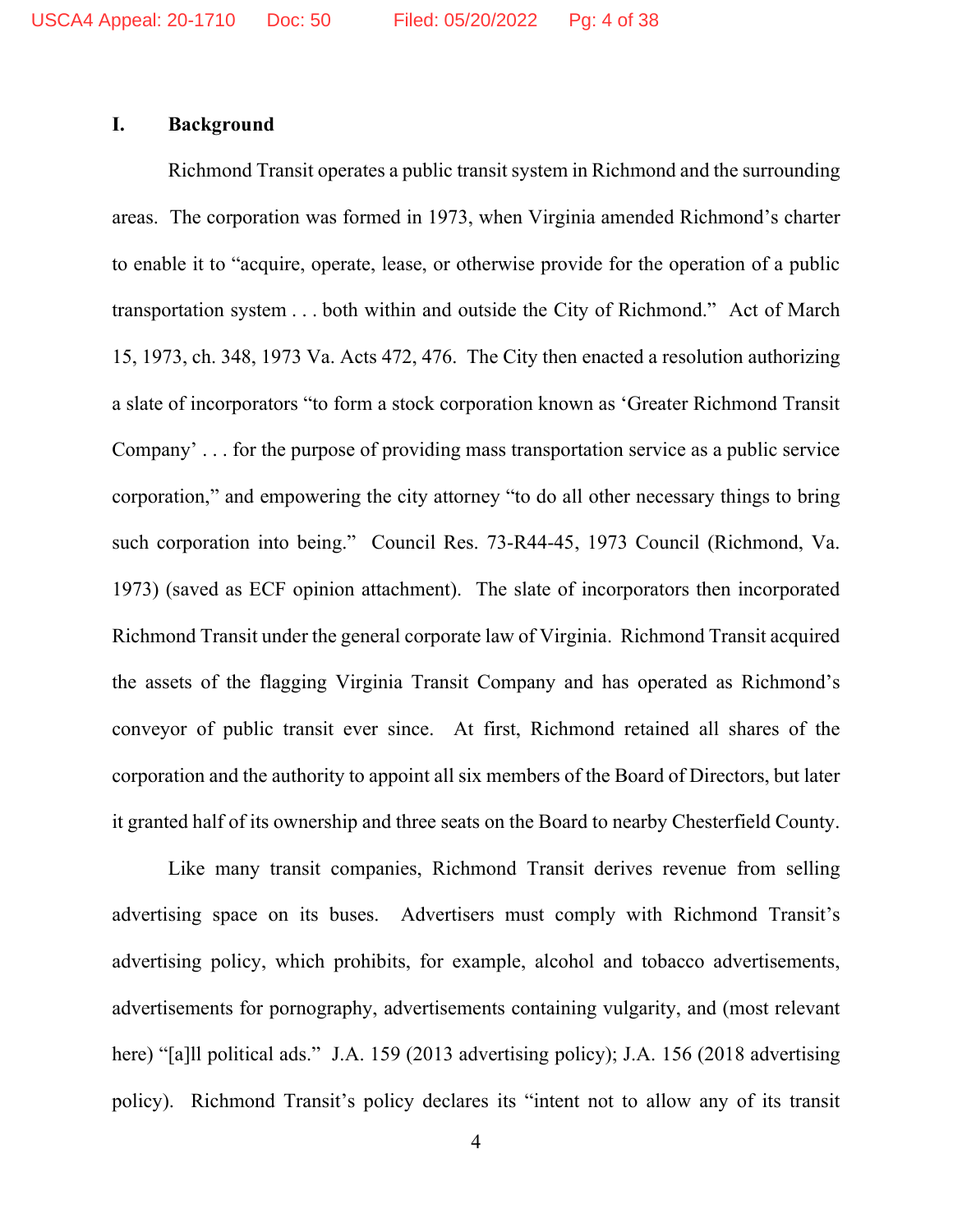vehicles or property to become a public forum for dissemination, debate, or discussion of public issues." J.A. 156, 159. But the policy fails to define what could constitute "political ads" or "public issues."

Richmond Transit generally uses an outside contractor to sell its advertising space. If that contractor believes an ad may violate the advertising policy, it must submit the ad to Richmond Transit for review. Those submissions go to the Director of Communications, Carrie Rose Pace. According to Pace, an advertisement will be rejected as political if it is "not viewpoint neutral"—i.e., any ad "expressing a viewpoint and only that viewpoint." J.A. 231. And any advertisement from what it calls a "political action group"—i.e., any group that "engage[s] in a specific targeted policy advocacy that would be related to their one side of the political issue"—is prohibited. J.A. 263. To determine whether a group is a political action group, Pace may review the organization's website.

Implementing the political-ad policy has required making some difficult decisions. Richmond Transit has run advertisements for the vice-presidential debate, a freeexpression exhibit at an art museum, and an anti-dog-fighting nonprofit asking readers to spay and neuter their dogs. It rejected an advertisement from the Physicians Committee for Responsible Medicine encouraging local hospitals to "go #FastFoodFree!" and readers to "EAT MORE CHICKPEAS!," and another from a hospital association advocating for increased government healthcare funding. J.A. 294–95, 302–04, 381.

White Coat is a nonprofit seeking to end taxpayer-funded animal experimentation. It sought to run an ad on Richmond Transit's buses targeting the local McGuire Veterans Affairs Medical Center. The advertisement features three dogs peering out of what appear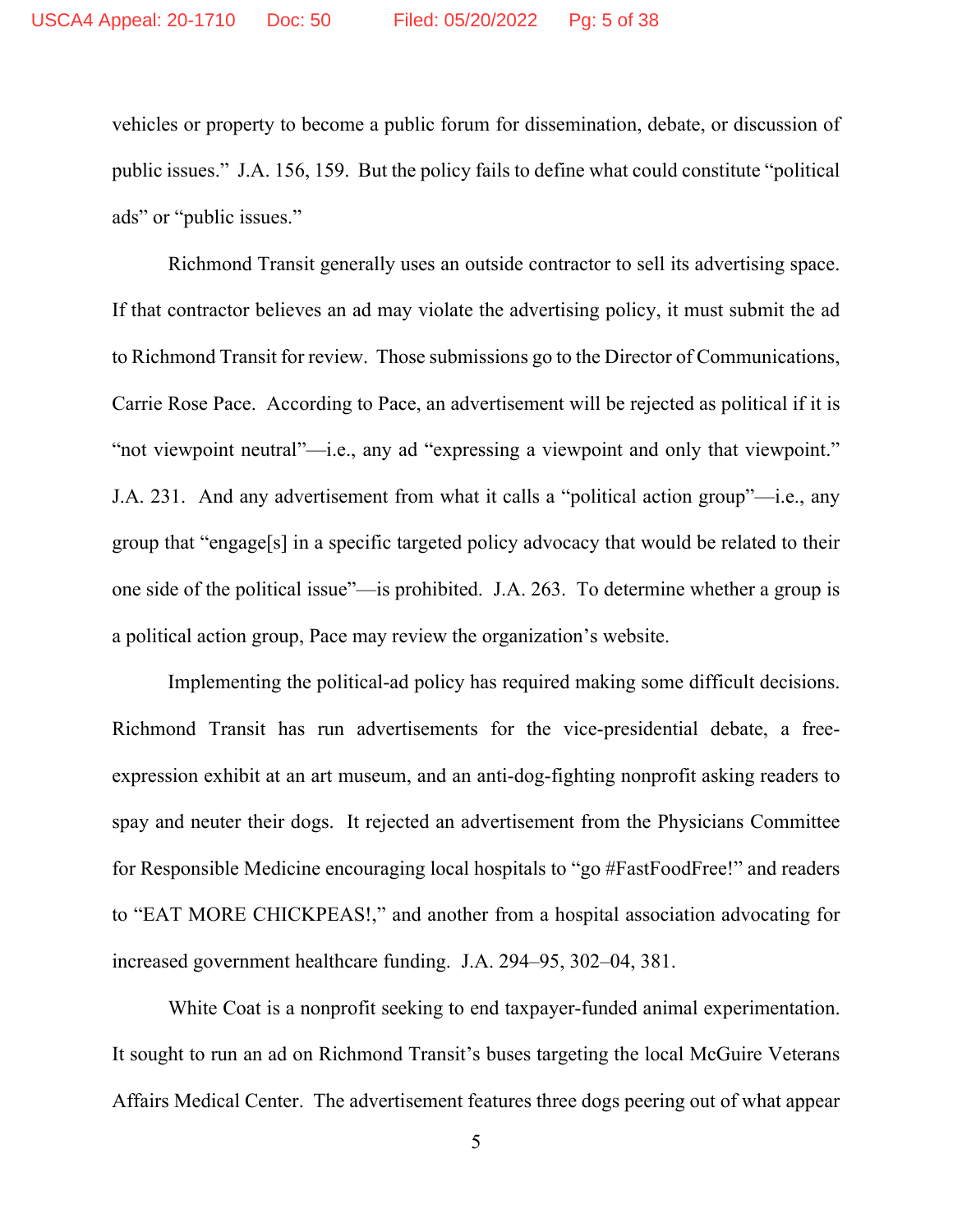to be prison bars, along with the text: "Prisoners of Waste—McGuire VAMC: Stop Taxpayer-Funded Dog Experiments!" J.A. 388. In small print in the bottom-left corner, the advertisement states: "White Coat Waste Project." J.A. 388. Pace reviewed White Coat's website and determined that White Coat was a political action group, so she rejected the advertisement. Richmond Transit informed White Coat that if it partnered with the local government, it might be able to run the ad as a "public service advertisement." J.A. 411.

White Coat instead sued Richmond Transit under 42 U.S.C. § 1983, asserting that Richmond Transit's prohibition on political advertising infringes their freedom of speech under the First Amendment.<sup>[1](#page-5-0)</sup> The Complaint sought  $(1)$  a declaratory judgment that the political-advertising ban was unconstitutional, both facially and as applied to White Coat; (2) an injunction requiring Richmond Transit to accept White Coat's advertisement on terms no less favorable than those given to other advertisers; and (3) an injunction barring enforcement of the political-advertisement prohibition.

Following discovery, the district court granted partial summary judgment to White Coat. First, the court held that Richmond Transit could be sued under § 1983 as it acted under the color of state law in rejecting White Coat's advertising. Then the court held that the policy was unconstitutional as applied to White Coat under the First Amendment and enjoined Richmond Transit from applying the prohibition to White Coat. But the court

<span id="page-5-0"></span><sup>&</sup>lt;sup>1</sup> White Coat also argued the ban is unconstitutionally vague under the Fourteenth Amendment. But we need not address that separate ground for relief considering our First Amendment holding.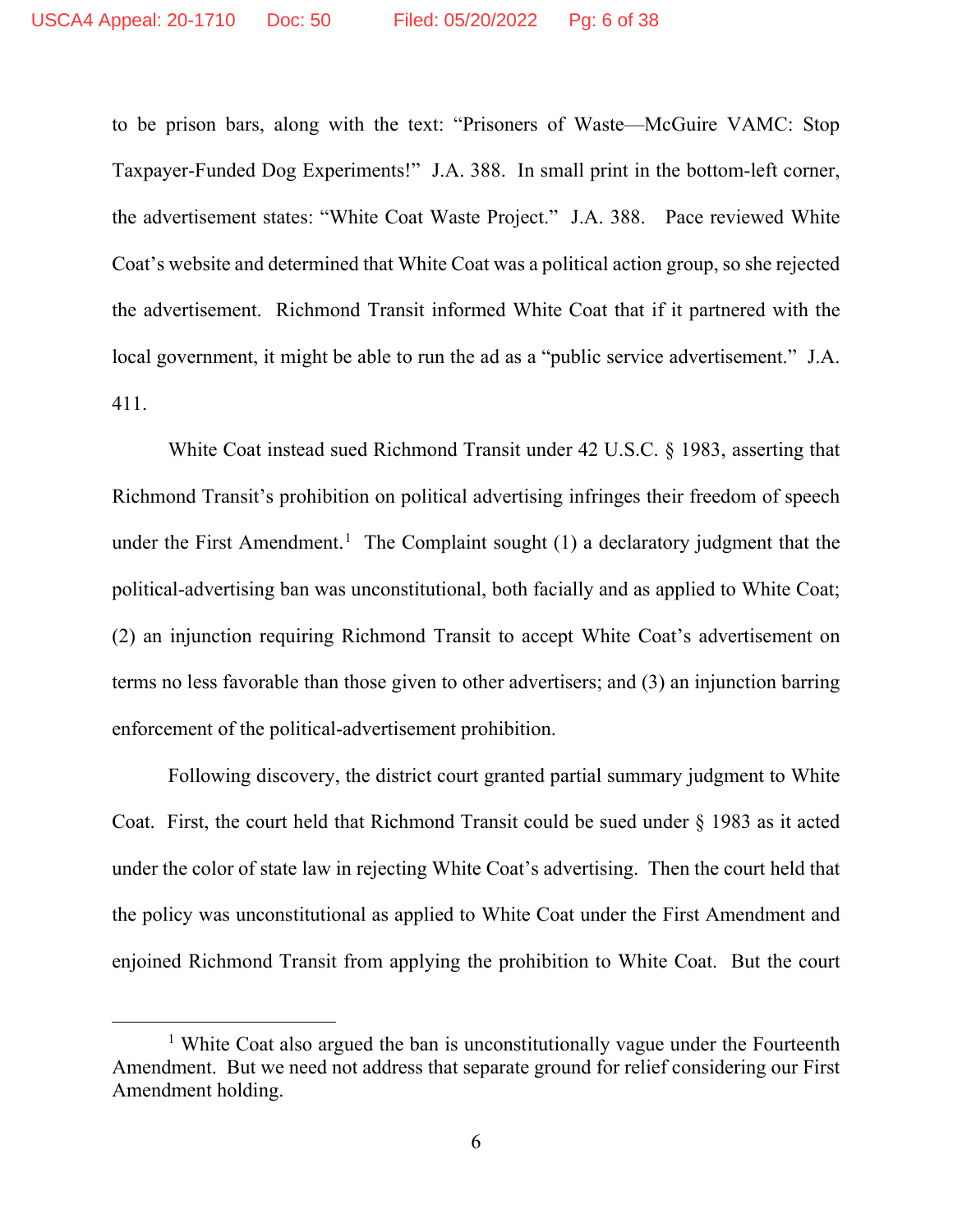rejected the facial challenge, granting partial summary judgment to Richmond Transit on that claim. *White Coat Waste Project v. Greater Richmond Transit Co.*, 463 F. Supp. 3d 661, 713 (E.D. Va. 2020). The parties cross-appealed. We have jurisdiction over the district court's final judgment. *See* 28 U.S.C. § 1291.[2](#page-6-0)

# **II. Discussion**

We begin with the state-action issue and hold that Richmond Transit is a state actor operating "under color of state law." *See West v. Atkins*, 487 U.S. 42, 48 (1988). Richmond Transit is therefore subject to suit under §1983. We then hold that its political-ad ban violates the First Amendment.

#### **A. State Action and Color of State Law**

Like many constitutional provisions, "the Free Speech Clause prohibits only *governmental* abridgment of speech," not "*private* abridgement of speech." *Manhattan Cmty. Access Corp. v. Halleck*, 139 S. Ct. 1921, 1928 (2019). So courts must ensure "that constitutional standards" such as the First Amendment are only enforced "when it can be

<span id="page-6-0"></span><sup>&</sup>lt;sup>2</sup> "When faced with cross-motions for summary judgment, we consider 'each motion separately on its own merits to determine whether either of the parties deserves judgment as a matter of law.'" *Bacon v. City of Richmond*, 475 F.3d 633, 637–38 (4th Cir. 2007) (quoting *Rossignol v. Voorhaar*, 316 F.3d 516, 523 (4th Cir. 2003)). "We review the district court's grant of summary judgment *de novo*, applying the same legal standards as the district court and viewing the facts and inferences drawn from the facts in the light most favorable to . . . the nonmoving party." *Evans v. Techs. Applications & Serv. Co.*, 80 F.3d 954, 958 (4th Cir. 1996). And we apply the same de novo standard when reviewing the district court's denial of summary judgment. *Cannon v. Vill. of Bald Head Island*, 891 F.3d 489, 497 (4th Cir. 2018). "Summary judgment is appropriate only when 'there is no genuine issue as to any material fact and the moving party is entitled to a judgment as a matter of law.'" *Evans*, 80 F.3d at 958.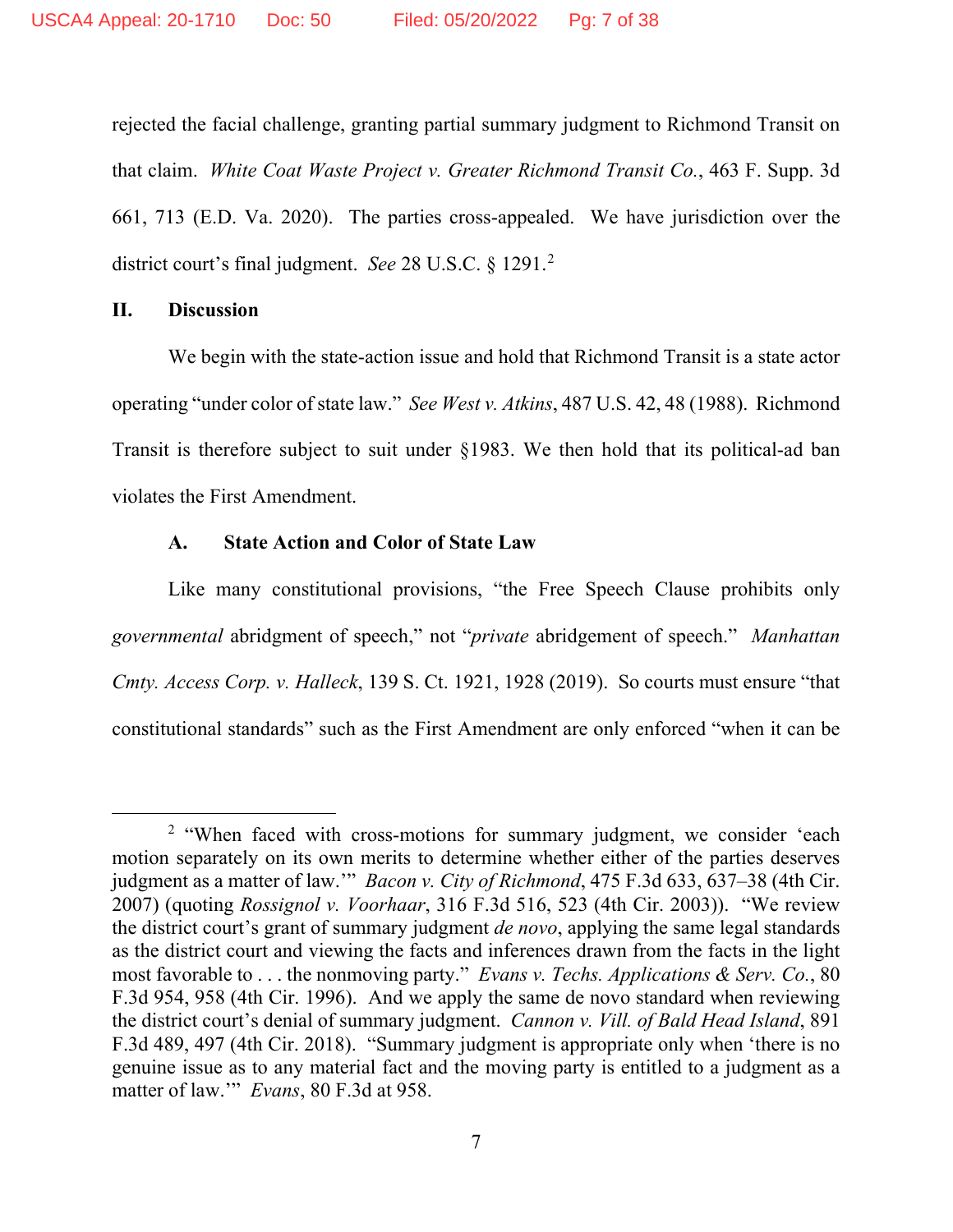said that the State is responsible for the specific conduct of which the plaintiff complains"—a requirement known as "state action." *Brentwood Acad. v. Tenn. Secondary Sch. Athletic Ass'n*, 531 U.S. 288, 295 (2001) (emphasis omitted) (quoting *Blum v. Yaretsky*, 457 U.S. 991, 1004 (1982)). Alongside the constitutional state-action limitation, § 1983 contains a distinct color-of-law requirement. *See West*, 487 U.S. at 48. The statute applies, by its terms, only to a "person who, under color of any statute, ordinance, regulation, custom, or usage, of any State or Territory" deprives a person of a constitutional or statutory right, privilege, or immunity. 42 U.S.C. § 1983. A person, which includes a corporation, acts "under color of" state law when they exercise "power 'possessed by virtue of state law and made possible only because the wrongdoer is clothed with the authority of state law.'" *West*, 487 U.S. at 49 (quoting *United States v. Classic*, 313 U.S. 299, 326  $(1941)$ ).

While the constitutional state-action and statutory color-of-law requirements are technically distinct, courts treat them "as the same thing." *United States v. Price*, 383 U.S. 787, 794 n.7 (1966).<sup>[3](#page-7-0)</sup> "The ultimate issue in determining whether a person is subject to suit under § 1983 is the same question" as the state-action inquiry: "is the alleged infringement of federal rights 'fairly attributable to the State?'" *Rendell-Baker v. Kohn*,

<span id="page-7-0"></span> $3$  The Supreme Court has reserved the possibility that there may be some set of cases in which the color-of-law requirement is satisfied even where the state-action requirement is not. *Lugar v. Edmondson Oil Co.*, 457 U.S. 922, 935 n.18 (1982). And § 1983 only covers actions under the color of *state* law. But because both requirements must be satisfied when challenging a state's conduct under the First Amendment, it is adequate to find that the stricter state-action requirement is satisfied. *See Rendell-Baker v. Kohn*, 457 U.S. 830, 838 (1982).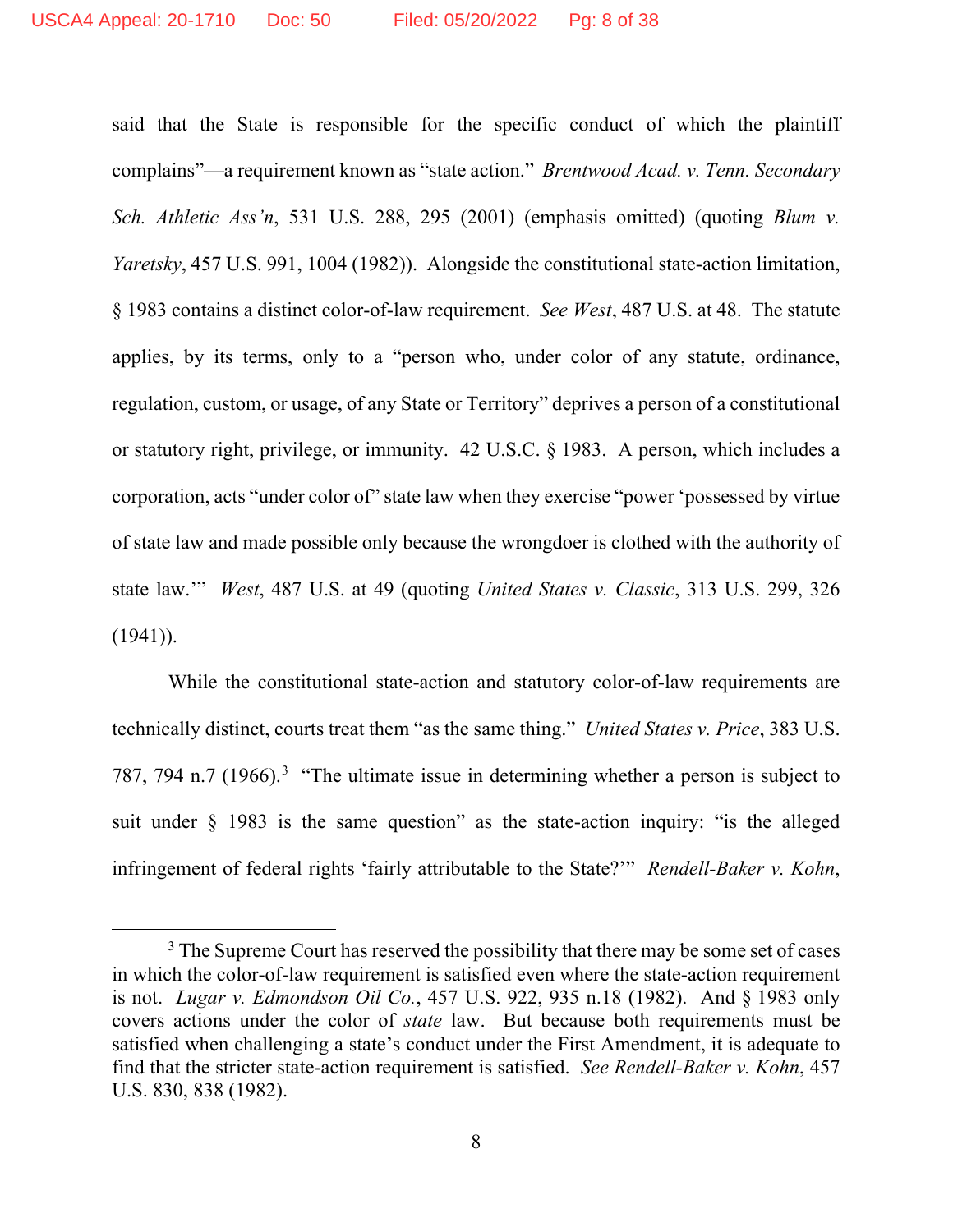457 U.S. 830, 838 (1982). Often, that means asking whether there is a "close nexus" between the government and the conduct being challenged. *See Brentwood Acad.*, 531 U.S. at 295 (quoting *Jackson v. Metro. Edison Co.*, 419 U.S. 345, 351 (1974)). But this appeal presents a more basic question: What is the government?

Often, the answer is clear. The army is the government. *See Goldman v. Weinberger*, 475 U.S. 503, 507 (1986). So is a municipal zoning board. *See Vill. of Euclid v. Ambler Realty Co.*, 272 U.S. 365, 389 (1926). And usually, private corporations are not the government. *See Burton v. Wilmington Parking Auth.*, 365 U.S. 715, 721–22 (1961); *cf. Trs. of Dartmouth Coll. v. Woodward*, 17 U.S. (4 Wheat.) 518, 636–37 (1819) (Marshall, C.J.) ("But this [corporate] being does not share in the civil government of the country, unless that be the purpose for which it was created. . . . It is no more a State instrument, than a natural person exercising the same powers would be."). Usually, but not always.

In *Lebron*, the Supreme Court noted a special class of corporate entities, "Government-created and -controlled corporations," that are part of the government despite their ostensibly private character. 513 U.S. at 397. The Court there confronted a similar case to our own: The National Railroad Passenger Corporation, commonly known as Amtrak, refused to display a political advertisement, which prompted a First Amendment challenge. *Id.* at 376–77. Amtrak argued that it was a corporation, not a government entity, so it was not bound by the First Amendment. *Id.* at 392.

The Supreme Court disagreed, holding Amtrak was a government entity. *Id.* at 400. The government is afforded administrative flexibility to achieve its ends, but organizational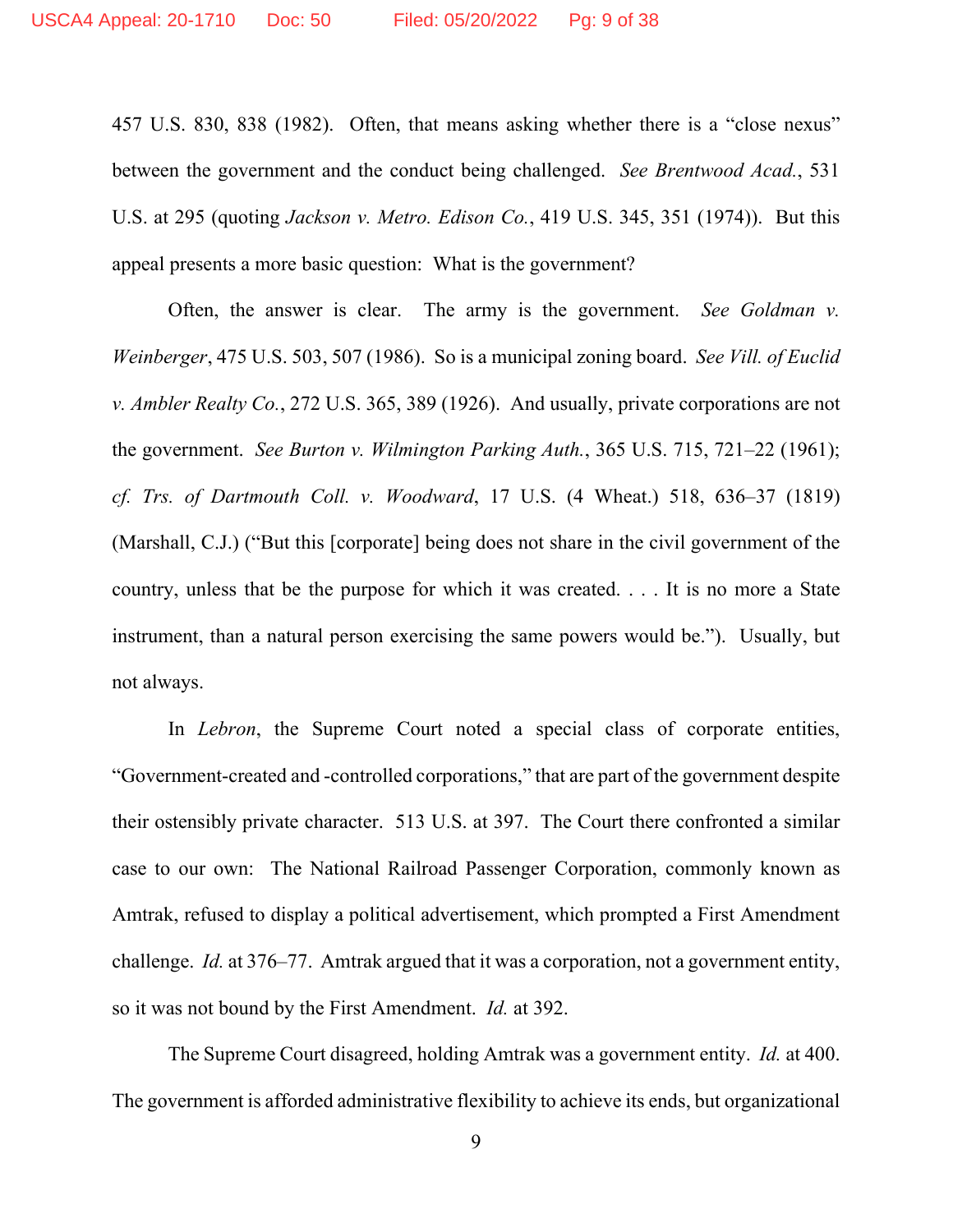creativity cannot release it from its constitutional mandates: "It surely cannot be that government, state or federal, is able to evade the most solemn obligations imposed in the Constitution by simply resorting to the corporate form. On that thesis, *Plessy v. Ferguson* can be resurrected by the simple device of having the State of Louisiana operate segregated trains through a state-owned Amtrak." *Id.* at 397 (citation omitted). Instead, the Court held that where "the Government creates a corporation by special law, for the furtherance of governmental objectives, and retains for itself permanent authority to appoint a majority of the directors of that corporation, the corporation is part of the Government for purposes of the First Amendment." *Id.* at 400.

So *Lebron* establishes that a corporation is "Government-created and -controlled" and part of the government for purposes of the First Amendment where: (1) creation of the corporation occurred by "special law"; (2) creation was "for the furtherance of governmental objectives"; and (3) retention by the government of "permanent authority to appoint a majority of the directors of that corporation." *Id.* at 397, [4](#page-9-0)00.<sup>4</sup> Richmond Transit satisfies all three elements.<sup>[5](#page-9-1)</sup>

<span id="page-9-0"></span><sup>4</sup> Note that the *Lebron* test differs from those state-action theories that focus on whether a particular *action* of a private actor is "fairly attributable to the State." *Rendell-Baker*, 457 U.S. at 838. A government-created and -controlled corporation is part of the government itself and is a state actor for all purposes, just like any other government entity.

<span id="page-9-1"></span><sup>5</sup> White Coat urges that *Lebron*'s three prongs are merely one way that a corporation might be government-created and -controlled, and so *Lebron* does not require each to be satisfied in all cases. *See Horvath v. Westport Libr. Ass'n*, 362 F.3d 147, 153–54 (2d Cir. 2004) (*Lebron* satisfied where exactly half of the corporation's board was governmentappointed); *but see Richardson v. Hartford Pub. Libr.*, 969 F. Supp. 2d 237, 244 (D. Conn. 2013) (*Lebron* and *Horvath* not satisfied where five of seventeen board members were (Continued)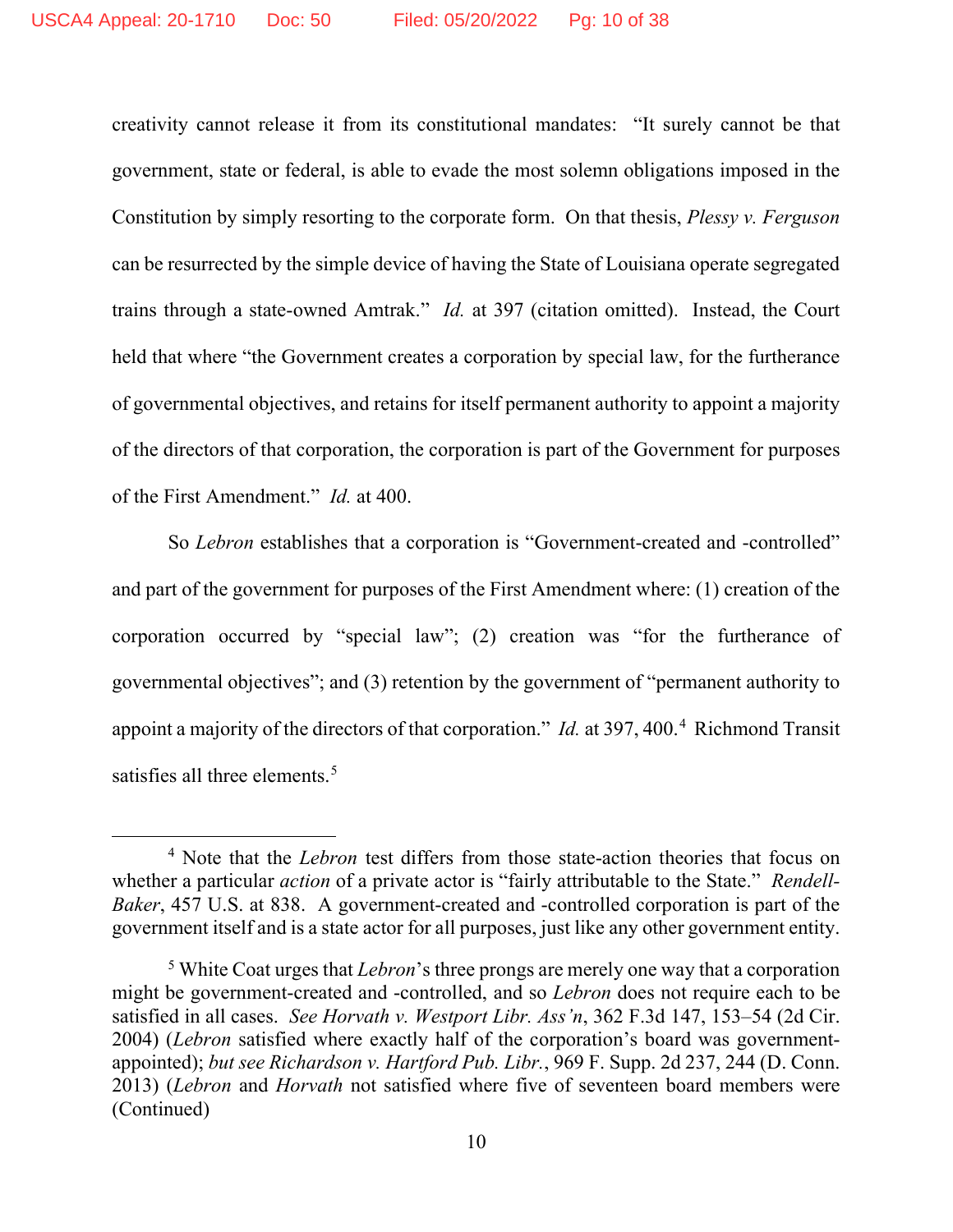#### **1. Creation by Special Law**

To understand what constitutes creating a corporation by "special law," we turn first to *Lebron*. Amtrak's creation was authorized by the Rail Passenger Service Act of 1970, Pub. L. 91-518, 84 Stat. 1327 (repealed 1994). *Lebron*, 513 U.S. at 384.[6](#page-10-0) The Act did not incorporate Amtrak under a federal charter, but merely authorized the executive branch to file the articles of incorporation. Rail Passenger Service Act, § 301–02, 84 Stat. at 1330. The executive branch exercised the Act's authority by appointing agents, who then formed Amtrak under the general corporate law of the District of Columbia. *Lebron*, 513 U.S. at 385. The Supreme Court determined that this Act was a "special law." *See id.* at 399 ("[W]here, *as here*, the Government creates a corporation by special law . . . ." (emphasis added)). Thus, the "special law" prong is satisfied when a law authorizes the incorporation of a particular entity, including when a law does not explicitly create the corporation but authorizes the government to form the corporation later. This is true even when that authority is used to create the entity under the general corporate law of a state. Such a

government-appointed). Because all three prongs are satisfied here, we need not reach this issue.

<span id="page-10-0"></span> $6$  Though now repealed, the relevant statutory provisions at the time stated: "There is authorized to be created a National Railroad Passenger Corporation. The Corporation shall be a for profit corporation, the purpose of which shall be to provide intercity rail passenger service, employing innovative operating and marketing concepts so as to fully develop the potential of modern rail service in meeting the Nation's intercity passenger transportation requirements." Rail Passenger Service Act, § 301, 84 Stat. at 1330. It also stated that "[t]he President of the United States shall appoint not fewer than three incorporators," who "shall take whatever actions are necessary to establish the Corporation, including the filing of the articles of incorporation, as approved by the President." *Id.*  § 302, 84 Stat. at 1330.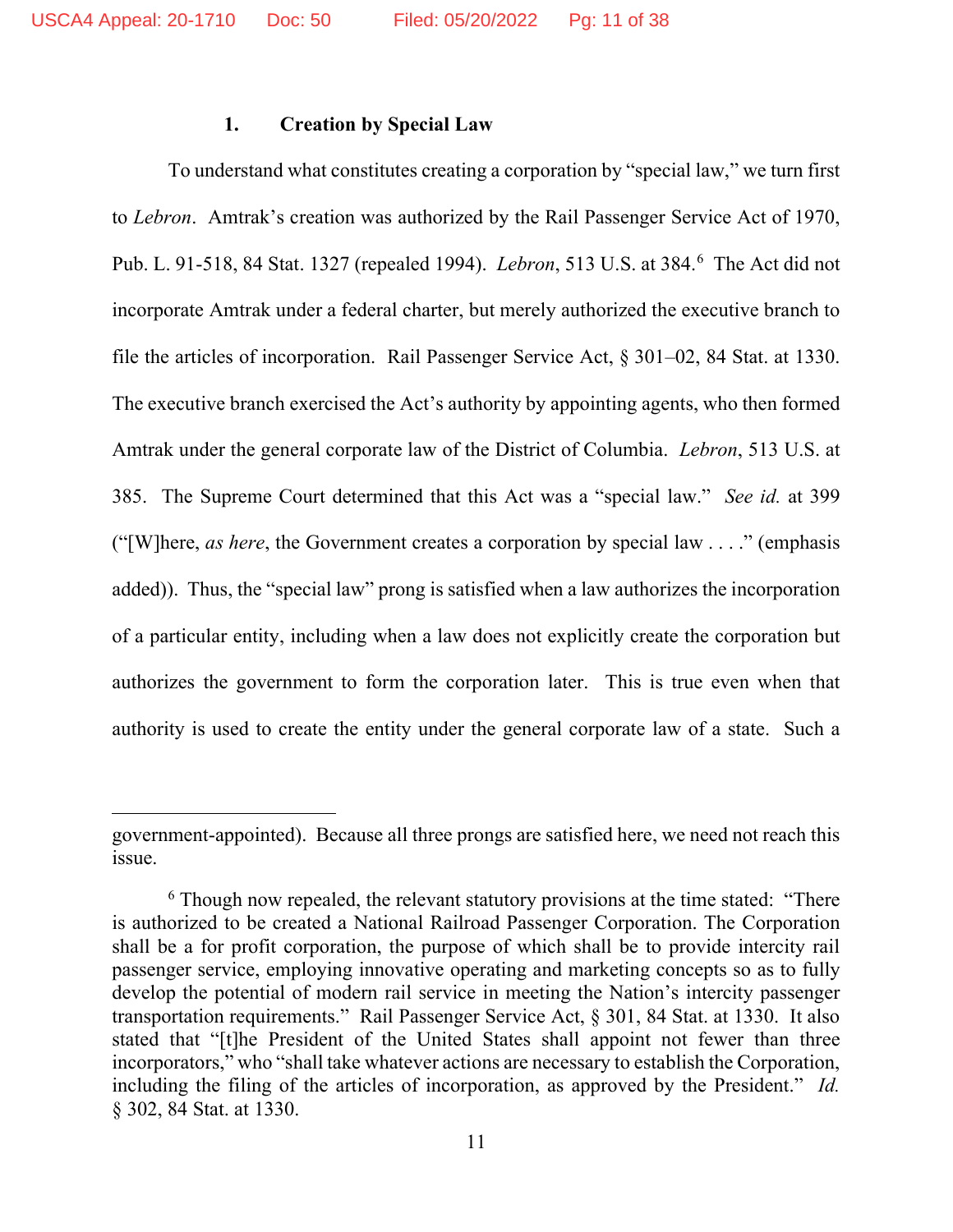corporation is in one sense a creature of general corporate law; but the government authorized it under a special law too, so it was created by "special law."

Despite *Lebron*, Richmond Transit argues that a "special law" must actually charter the corporation, directly bringing it into being. That would suffice. *See, e.g.*, *Hack v. President & Fellows of Yale Coll.*, 237 F.3d 81, 83–84 (2d Cir. 2000) (holding that Yale College's charter, recognized in Connecticut's constitution, was a "special law"), *abrogated on other grounds by Swierkiewicz v. Sorema N.A.*, 534 U.S. 506 (2002); *Hall v. Am. Nat'l Red Cross*, 86 F.3d 919, 921 (9th Cir. 1996) (holding that the Red Cross, reincorporated under a federal charter, was created by "special law"). But under *Lebron*, it is unnecessary.

Richmond Transit alternatively argues that a "special law" must lay out unique rules for the organization and functioning of the corporation. Because Richmond's resolution authorizing Richmond Transit's creation did not provide special rules—instead relying on the default rules of Virginia corporate law to dictate Richmond Transit's form—Richmond Transit submits that it was not a special law.

We reject that interpretation for two reasons. First, it would undermine the core principle of *Lebron*: that the government cannot evade the Constitution by resorting to a corporate form. *Lebron* focuses on substance, not the formal details of a corporation's structure—whether the government chose to structure the corporation under the default rules of general corporate law or to opt out and organize it differently. It cannot be that government can evade the most solemn obligations imposed in the Constitution by simply resorting to the corporate form prescribed by a state's general corporate law. *See Lebron*,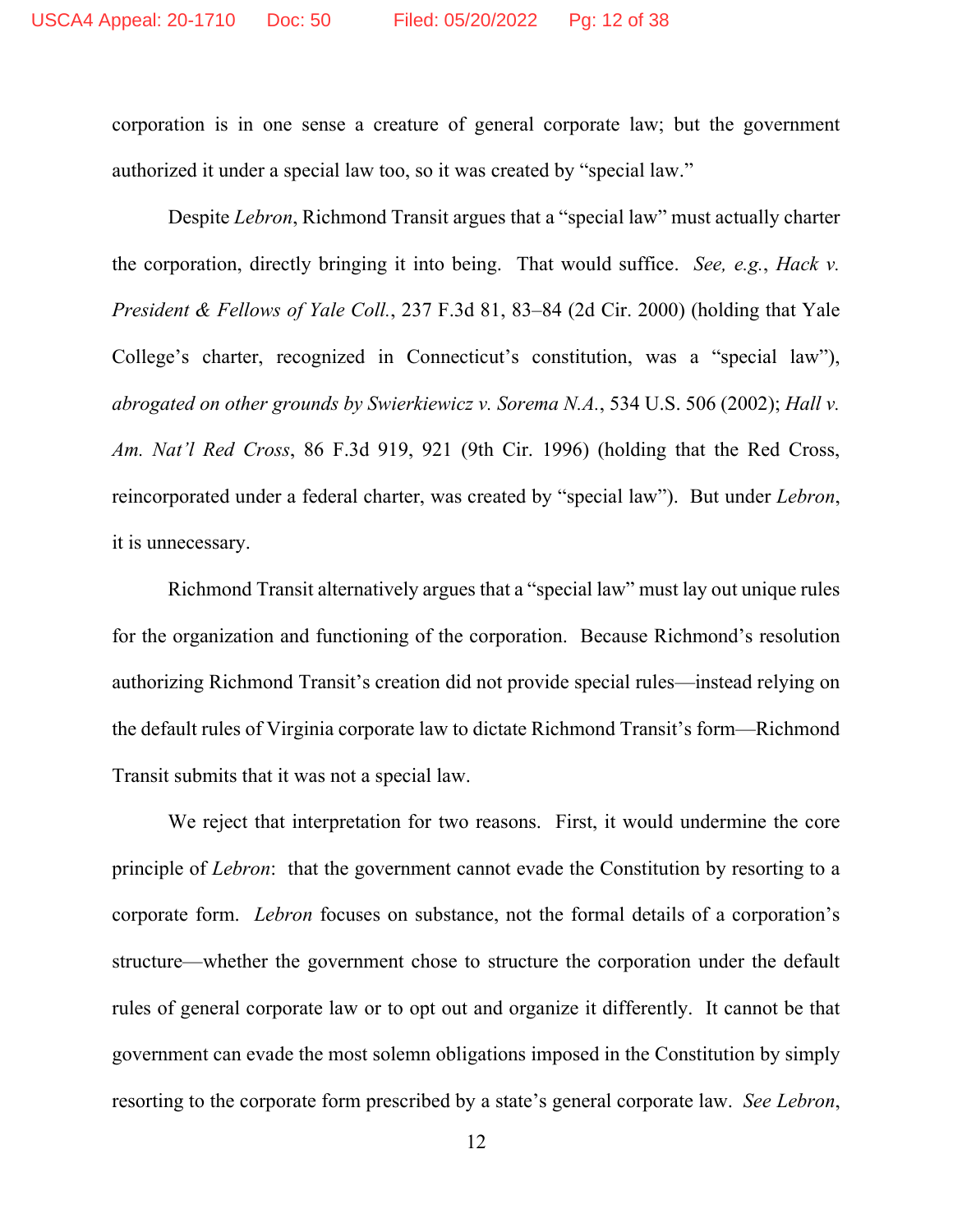513 U.S. at 397. Second, Richmond Transit's proposed interpretation of the phrase "special law"—a law providing detailed rules for the corporation—is inconsistent with the actual meaning of "special law." That a law is detailed, providing specific rules for the corporation, does not make it "special."[7](#page-12-0) A corporation created by such a law would be a "special" corporation (i.e., "of a distinct or particular kind or character"), since its structure would be unique from other corporations. But that does not mean that the *law creating it* would be "special."

Instead, we conclude that "created by special law" means something simpler than Richmond Transit suggests: The government must form the corporation under a particular legal grant of authority. In other words, the incorporation of the entity must be authorized by a law "having a specific or particular function" or "purpose," under which the corporation is formed. In that sense, "special" operates simply to clarify that *Lebron* does not apply to all corporations, even though almost all corporations are created by a state's general corporate law in a technical sense. *See* James D. Cox & Thomas Lee Hazen, Business Organizations Law § 1.2 (5th ed. 2020); *cf. Trs. of Dartmouth Coll.*, 17 U.S. (4 Wheat.) at 637 (noting that a corporation does not become "a part of the civil government

2. "pertaining or peculiar to a particular person, thing, instance, etc.; distinctive"

<span id="page-12-0"></span><sup>7</sup> According to *Random House Webster's College Dictionary* (2d rev. ed. 2000), "special" may mean:

<sup>1. &</sup>quot;of a distinct or particular kind or character"

<sup>3. &</sup>quot;having a specific or particular function, purpose, etc."

<sup>4.</sup> "distinguished from what is ordinary or usual"

<sup>5. &</sup>quot;extraordinary; exceptional"

<sup>6. &</sup>quot;particularly valued"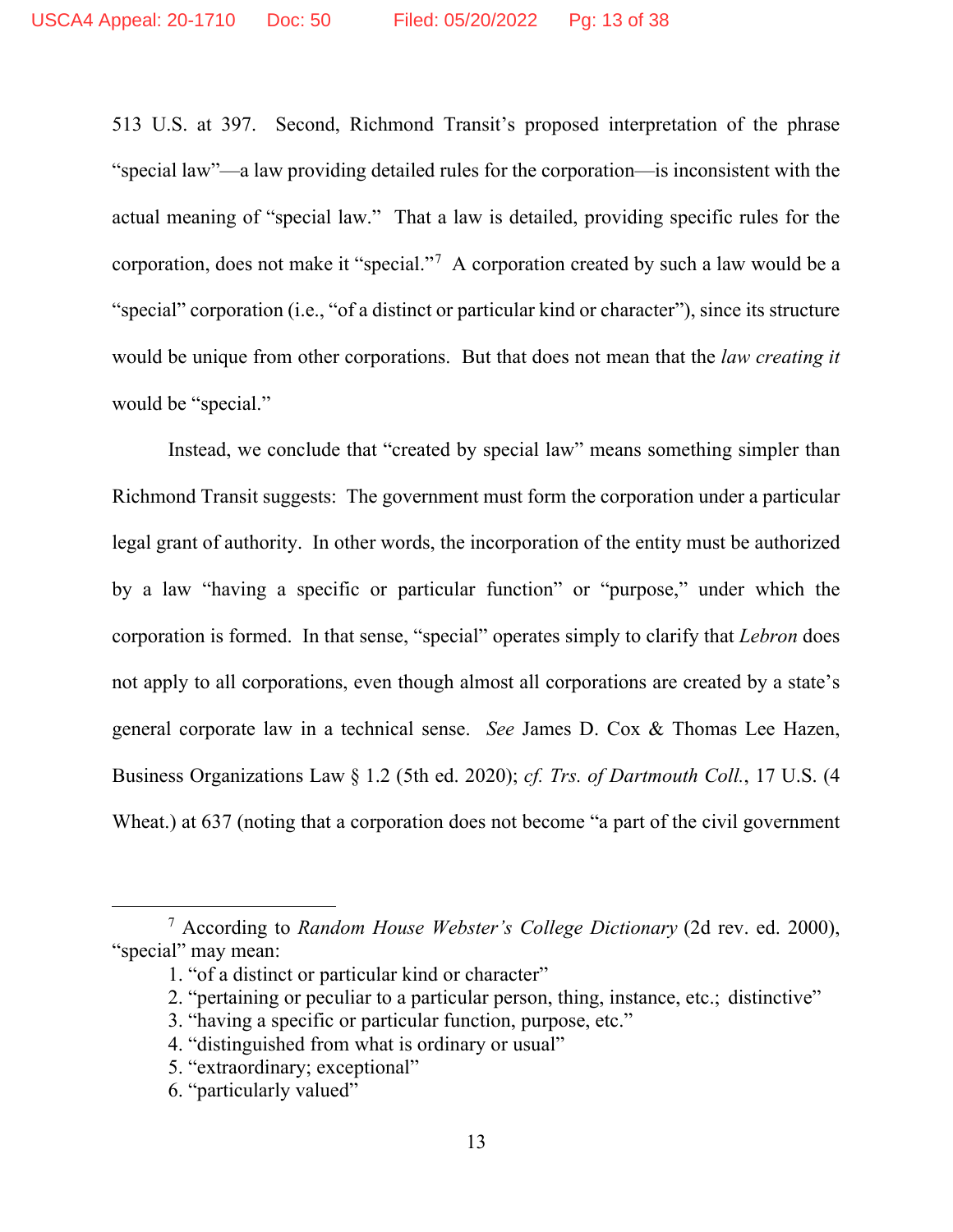of the country" merely "because its existence, its capabilities, its powers, are given by law"). Nor would it apply to a corporation formed by a government actor who is acting in a private capacity. Rather, the *Lebron* test is only satisfied where the government creates a corporation under specific legal authority.

Language in *Lebron* makes this clear. The Court describes government-created and -controlled corporations as those where the government "has *specifically created that corporation* for the furtherance of governmental objectives, and not merely holds some shares but controls the operation of the corporation through its appointees." 513 U.S. at 399 (emphasis added).[8](#page-13-0) Thus, the key is *specific government creation*. When a law authorizes government actors to incorporate entities for the government's purposes, and the actor forms a corporation under that authority, "the Government creates a corporation by special law." *Id.* at 400.

<span id="page-13-0"></span><sup>8</sup> *Kerpen v. Metropolitan Washington Airport Authority*, 907 F.3d 152 (4th Cir. 2018), presents a helpful counterexample where a law did not authorize formation of a corporation. *Kerpen* dealt with a litany of constitutional challenges to the Metropolitan Washington Airport Authority, a joint venture between the federal government and the governments of Virginia and the District of Columbia. *Id.* at 156–57. Because the plaintiff made challenges under Articles I and II of the Constitution, we needed to determine whether the Airport Authority was part of the *federal* government specifically. *Id.* at 158. Concluding that it was not, we noted that no "special law" existed because the federal statute about the Airport Authority did not authorize its formation. *Id.* at 159. Instead, the Airport Authority was created when Virginia and the District of Columbia passed reciprocal laws in 1985. *Id.* So when Congress enacted the Transfer Act, 49 U.S.C. § 49106, the next year—which authorized the Secretary of Transportation to lease the airports to the Airport Authority—it did not authorize the creation of the Airport Authority (which already existed), it "simply specified the minimum powers [the Airport Authority] must have in order to lease Dulles and National." *Id.* at 159 (citations omitted).So *federal*  law played no role in specifically authorizing the creation of the Airport Authority. *Id.*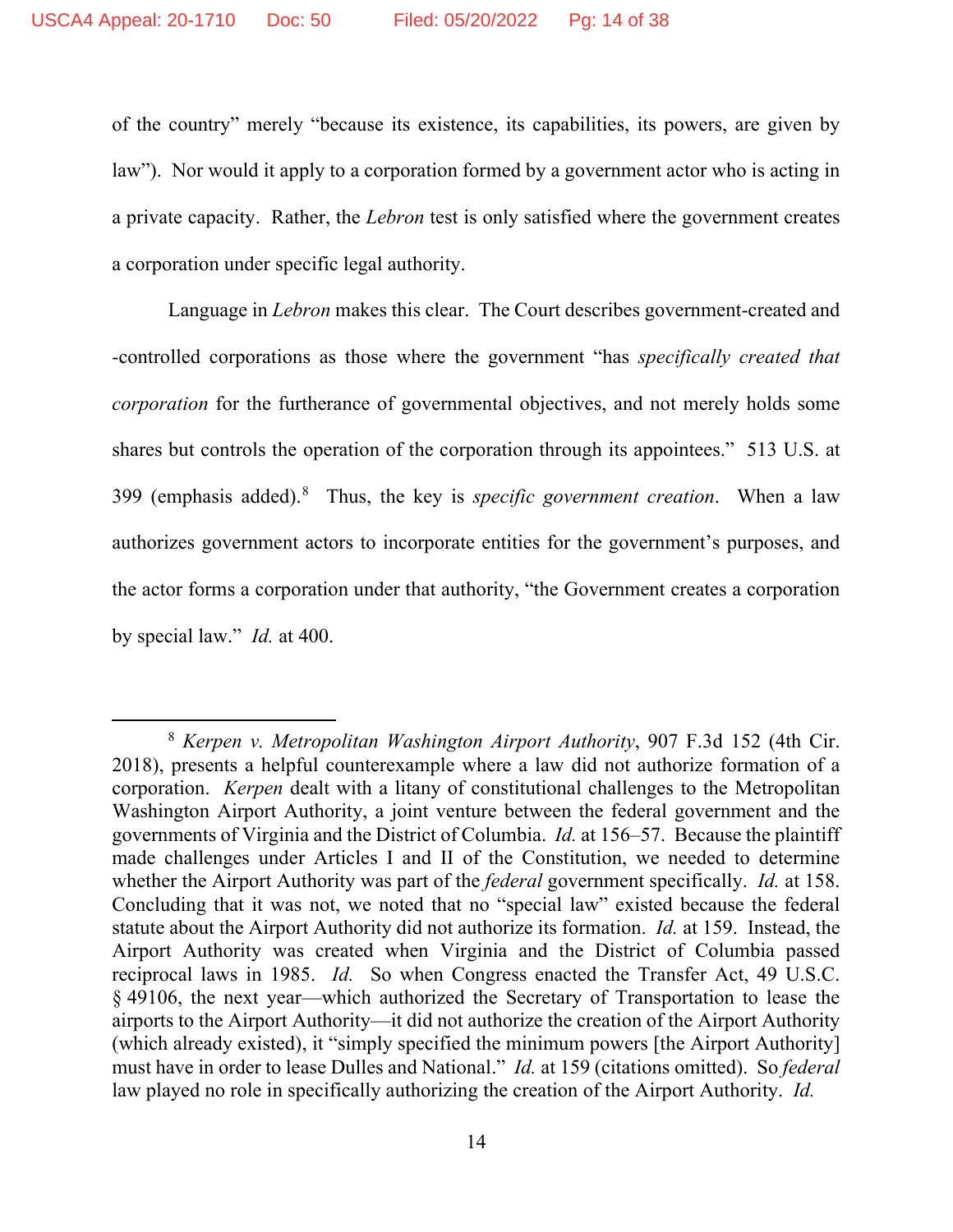Here, Virginia authorized Richmond to "acquire, operate, lease, or *otherwise provide for the operation of* a public transportation system." Act of March 15, 1973, ch. 348, 1973 Va. Acts at 476 (emphasis added). This empowered Richmond to incorporate a public-transit corporation, which it did by specifically creating Richmond Transit in its April 1973 resolution. That resolution expressly authorized a group of "incorporators" to create the "Greater Richmond Transit Company . . . for the purpose of providing mass transportation service as a public service corporation," and empowered Richmond's attorney to "do all other necessary things to bring such corporation into being." Richmond Council Res. 73-R44-45. When the incorporators acted to form Richmond Transit, they were doing so not as private citizens or as ministerial approvers of a private corporation, but as agents of the state, acting under Virginia's statutory grant of authority as delegated to them by Richmond. Richmond Transit therefore owes its existence to two "special laws" of the state<sup>[9](#page-14-0)</sup> that authorized its creation; that it relies on general Virginia corporate law for its internal structure is irrelevant.

Our conclusion today is not undermined by our decision in *Philips v. Pitt County Memorial Hospital*, 572 F.3d 176 (4th Cir. 2009). There we considered a hospital owned by the nonprofit corporation Pitt County Memorial Hospital, Inc. We said that the hospital corporation "was not created by special law" but "created in 1953, presumably at the instance of Pitt County, under the general nonprofit incorporation statutes of North

<span id="page-14-0"></span><sup>&</sup>lt;sup>9</sup> The legislative powers of Virginia municipalities derive from the Commonwealth. *See City of Richmond v. Confrere Club of Richmond, Va., Inc.*, 387 S.E.2d 471, 473 (Va. 1990).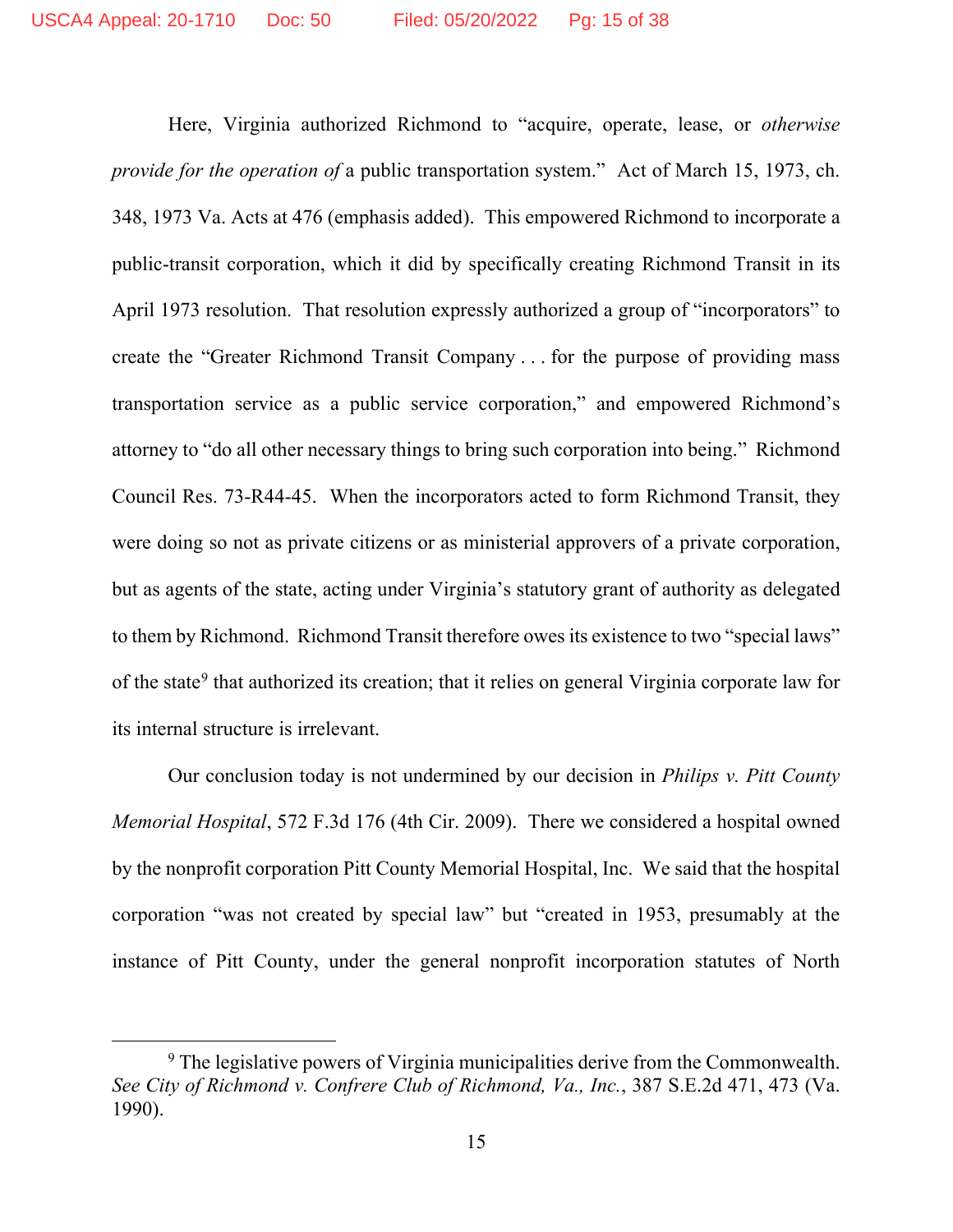Carolina." *Id.* at 186. It is not clear this was a holding: Philips apparently did not challenge the district court's ruling on the *Lebron* test. *See id.* (observing that the plaintiff "cites *Lebron* but once in his briefing, and he does not point us to any allegation in the complaint in satisfaction of the special law requirement"). But even if it were a holding, *Philips* is distinguishable from this case.

In *Philips*, we lacked evidence that Pitt County had expressly authorized the creation of the hospital corporation. Instead, we described the hospital corporation as having been "created in 1953, presumably at the instance of Pitt County, under the general nonprofit incorporation statutes of North Carolina." *Id.* First, as conveyed by the word "presumably," we were unsure of how much Pitt County was involved with the corporation's formation. And we presumed only that the hospital corporation was created "at the instance of" Pitt County (i.e., "at the urging or suggestion of" Pitt County, *Instance*, Random House Webster's College Dictionary (2d revised ed. 2000)), not by government designees acting under a law authorizing its formation.

In summary, Richmond Transit owes its existence to particularized laws authorizing Richmond to incorporate it. So it was created by "special law" under *Lebron*.

### **2. Creation for the Furtherance of Governmental Objectives**

Having found Richmond Transit was created by "special law," we next ask if it was created to further governmental objectives. While some cases might present difficult questions of what counts as a "governmental objective," this case does not. Virginia's original statutory grant authorized Richmond to "provide for the operation of a public transportation system," Act of March 15, 1973, ch. 348, 1973 Va. Acts at 476, and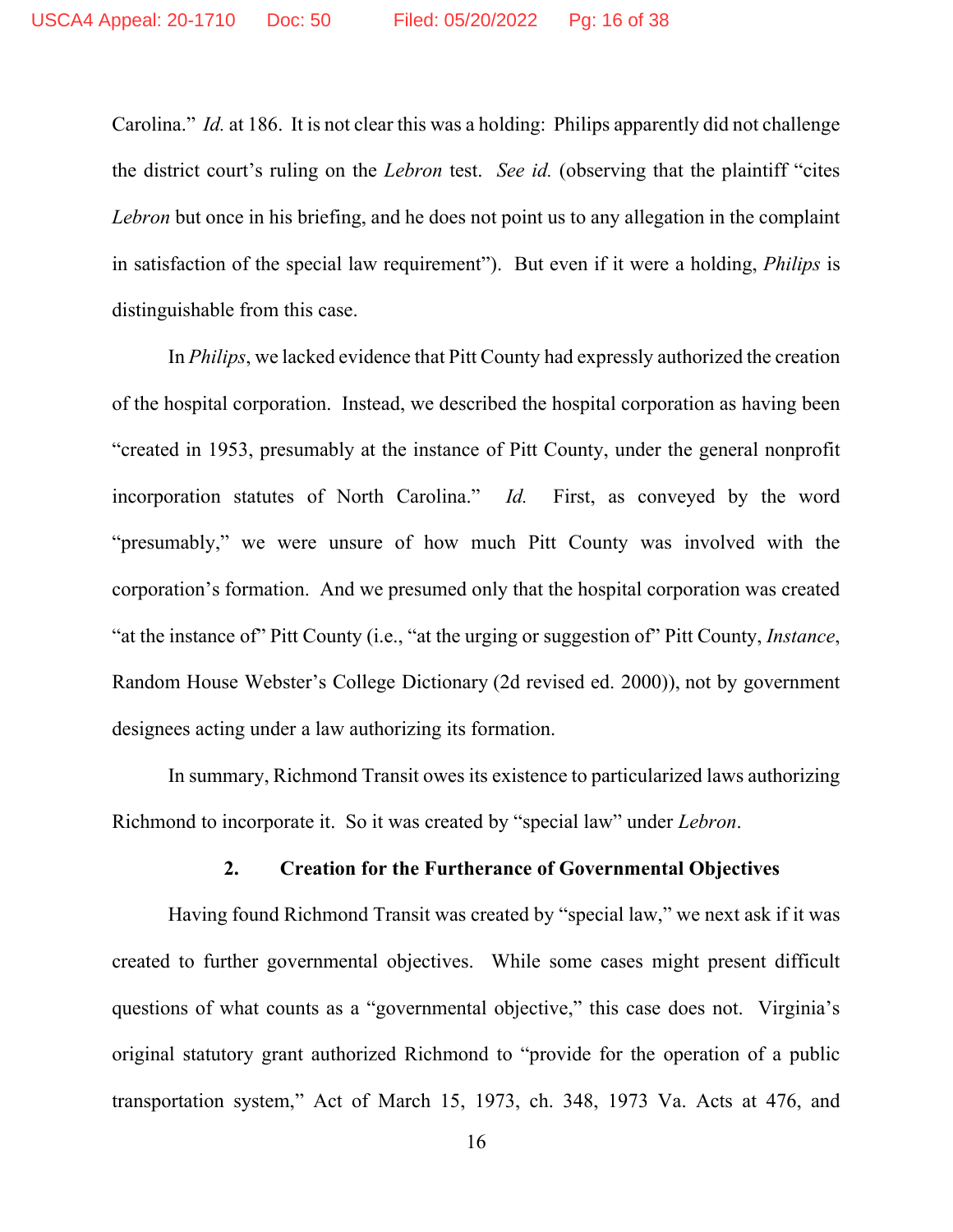Richmond's enacting resolution makes plain that "the corporation shall be organized for the purpose of providing mass transportation service as a public service corporation," Richmond Council Res. 73-R44-45. And we know from *Lebron* that public transportation is a governmental objective. *See* 513 U.S. at 383–84, 400. So Richmond Transit was created to further governmental objectives.<sup>[10](#page-16-0)</sup>

### **3. Government Appointment of Directors**

Richmond Transit also satisfies the final aspect of *Lebron*—that the government "retains for itself permanent authority to appoint a majority of the directors of that corporation." 513 U.S. at 400. The City of Richmond appoints half of Richmond Transit's board, with Chesterfield County appointing the other half. Thus, the government<sup>[11](#page-16-1)</sup> appoints all of Richmond Transit's board, and retains—through ownership of Richmond Transit's stock—the permanent authority to do so.

<span id="page-16-0"></span><sup>&</sup>lt;sup>10</sup> Note that *Lebron*'s "governmental objectives" inquiry is different from the "public function" state-action test, in which we ask whether there has been an "exercise by a private entity of powers traditionally exclusively reserved to the State." *Jackson*, 419 U.S. at 352. *Lebron*'s "governmental objectives" inquiry looks not to the function the entity performs, but the government's objective in creating it. And that objective need not be one exclusively charged to the government. Accordingly, many things that are not traditional and exclusive public functions under *Jackson*—such as higher education—may still be valid "governmental objectives" under *Lebron*. *See Hack*, 237 F.3d at 84 ("[H]igher education is a government objective (although not the exclusive province of government).").

<span id="page-16-1"></span><sup>&</sup>lt;sup>11</sup> Although two different local governments equally split the appointment power, both exercise the power of the Commonwealth of Virginia, *see Confrere Club of Richmond*, 387 S.E.2d at 473, and so are both "the government" for our purposes.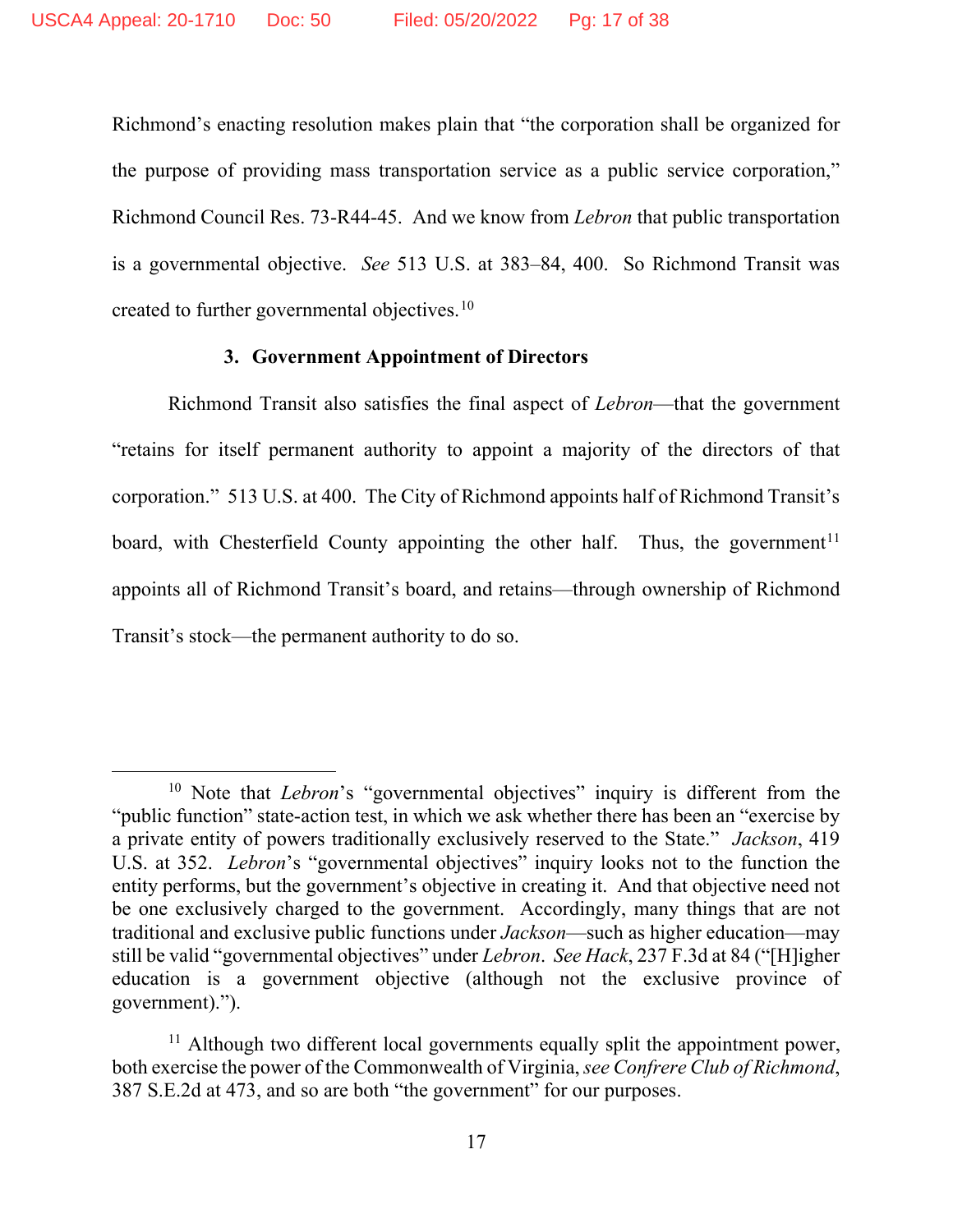Richmond Transit challenges this conclusion by claiming that the directors are not "policymakers," pointing to language from *Lebron* that the government must exercise control "not as a creditor but as a policymaker." 513 U.S. at 399. That language in *Lebron*  distinguished Amtrak from Conrail, a company in which the government temporarily appointed a majority of board members. *Id.* The Court noted that the government assumed control of Conrail only temporarily to ensure that it would repay obligations it owed to the United States. *Id.* The government-appointed board members fulfilled only that purpose, and their voting power would cease after enough of that debt was repaid. *Id.* This is not the role that Richmond and Chesterfield County have in the operation of Richmond Transit. Under Richmond Transit's bylaws, the board members appointed by the two government entities exercise, directly or indirectly, "[a]ll powers of the corporation" and manage all "business and affairs of the corporation." J.A. 490; *accord* Va. Code Ann. § 13.1-673. So the government-appointed directors set the "policy" of Richmond Transit, including the advertising policy challenged before us.

Richmond Transit also relies extensively on language from *Philips* about control of the corporation, suggesting that the third *Lebron* element is satisfied only if government actors directed the policy at issue. But *Philips* did not consider control in the context of the *Lebron* test. Its discussion of control related to the distinct "entwinement" and "close nexus" state action inquiries. *Philips*, 572 F.3d at 182–84. *Philips*'s discussion of *Lebron* occurred in a separate section of the opinion, and it did not address the control element. *See id.* at 185–86. And adopting Richmond Transit's position would directly contradict *Lebron*, where just as here, the challenged rejection of the advertisement came from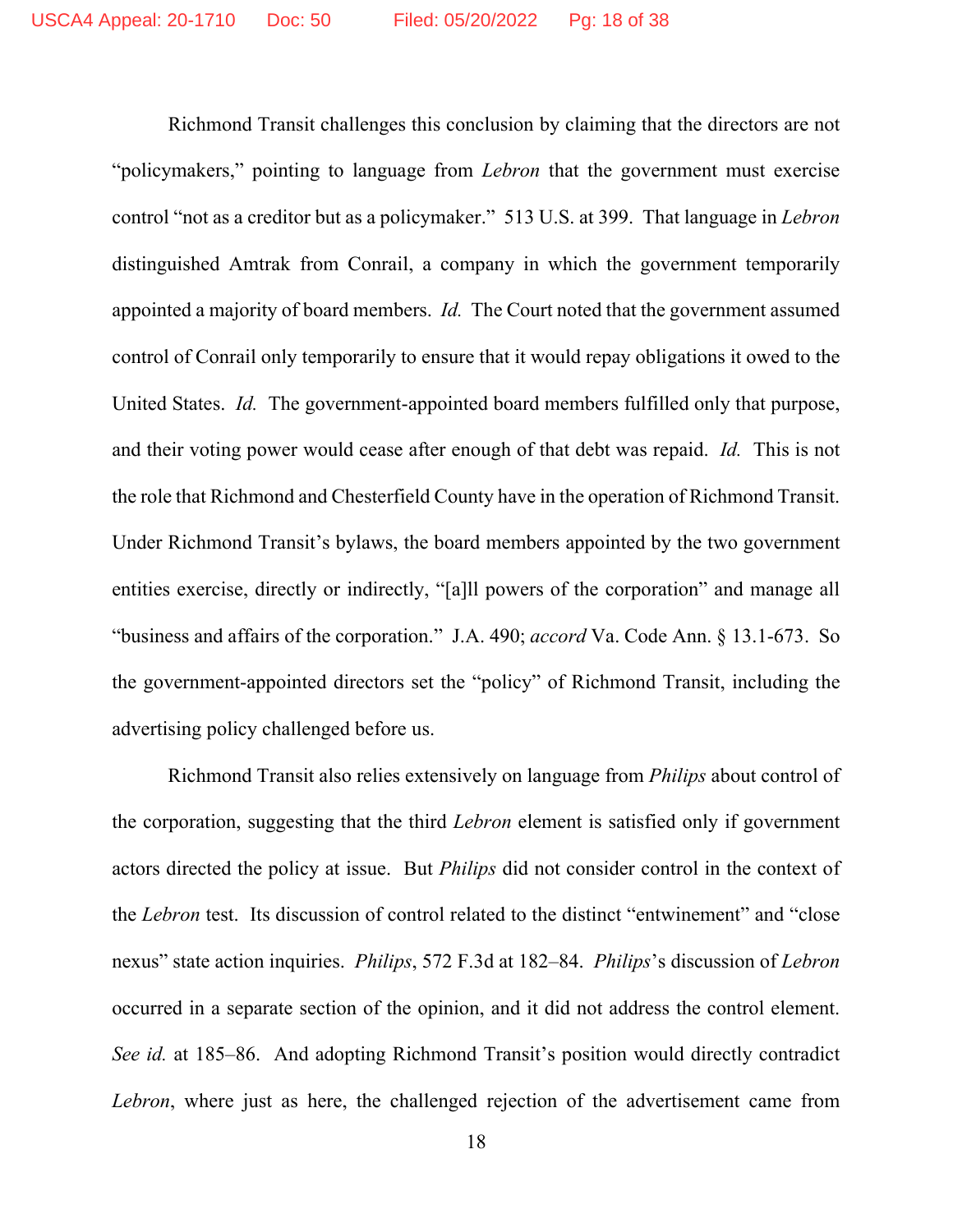ostensibly private employees. *See* 513 U.S. at 377. Indeed, the point of *Lebron* is to determine whether these ostensibly private decisionmakers are, for § 1983 and constitutional law, state decisionmakers. All that the *Lebron* test requires is that the government control the corporation by appointing a majority of its board, which is true here.

Because all three elements of the *Lebron* test are satisfied, Richmond Transit is a part of the government for constitutional purposes and acts under the color of state law for purposes of § 1983. [12](#page-18-0) *See id.* at 378 (suggesting official actions of the state are necessarily state action); *West*, 487 U.S. at 49 ("[I]f a defendant's conduct satisfies the state-action requirement . . . 'that conduct [is] also action under color of state law and will support a suit under § 1983.'" (third alteration in original) (quoting *Lugar v. Edmondson Oil Co.*, 457 U.S. 922, 935 (1981))).

## **B. Violation of Constitutional Rights**

We next turn to whether Richmond Transit has violated White Coat's constitutional right of free speech. White Coat asserts Richmond Transit's political-advertising ban violates its First Amendment rights as an unreasonable prohibition of speech.

The First Amendment prohibits laws "abridging the freedom of speech." U.S. Const. amend. I. It limits, among other things, the government's power to regulate speech

<span id="page-18-0"></span><sup>&</sup>lt;sup>12</sup> Because Richmond Transit is itself a part of the State, we need not consider the district court's alternative basis for finding state action—that Richmond Transit is "pervasive[ly] entwine[d]" with the State such that its actions are "fairly attributable" to it. *See Brentwood Acad.*, 531 U.S. at 291, 295.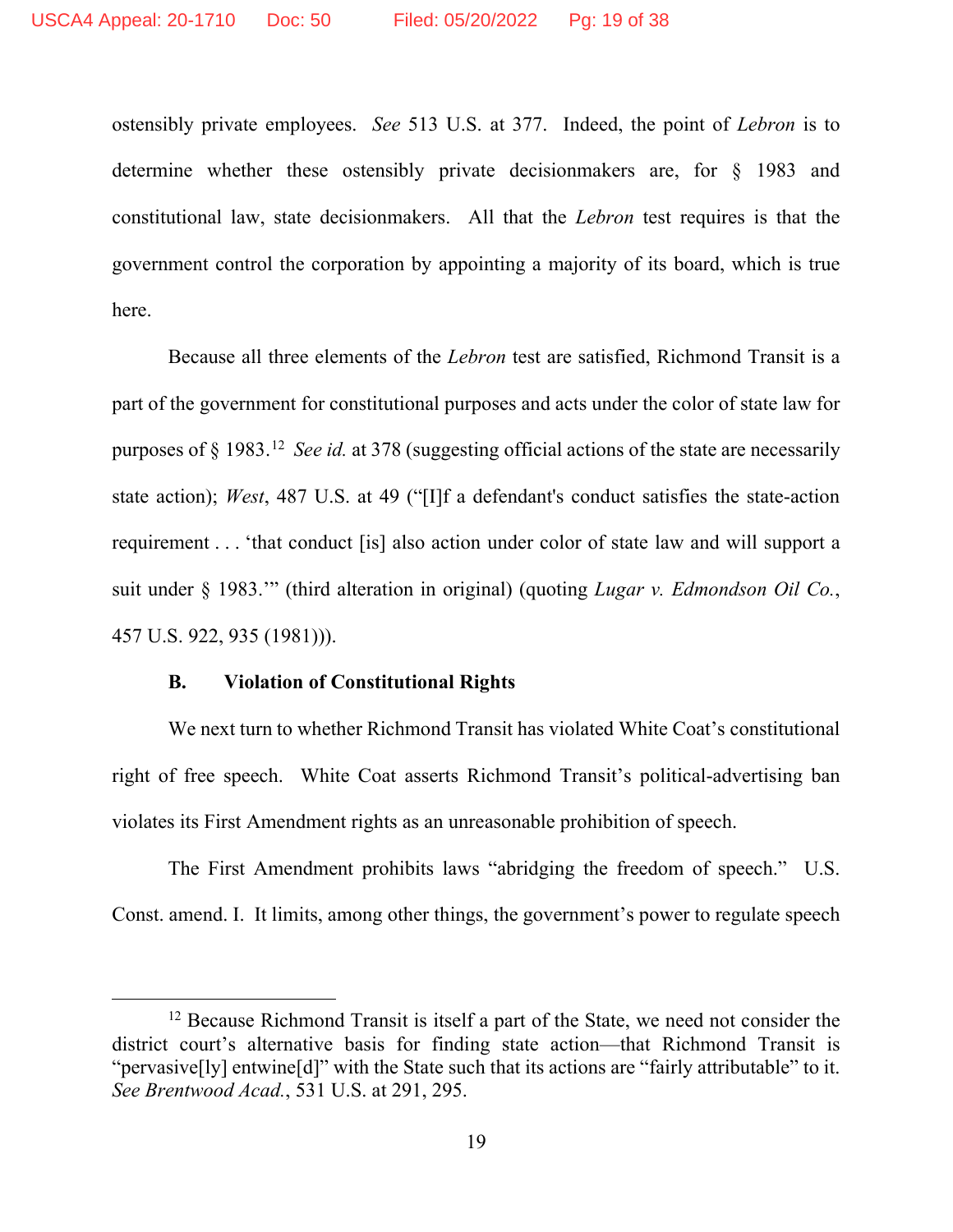on public property. But "[e]ven protected speech is not equally permissible in all places and at all times." *Cornelius v. NAACP Legal Def. & Educ. Fund, Inc.*, 473 U.S. 788, 799 (1985). "The State, no less than a private owner of property, has the power to preserve the property under its control for the use to which it is lawfully dedicated." *Greer v. Spock*, 424 U.S. 828, 836 (1976) (quoting *Adderley v. Florida*, 385 U.S. 39, 47 (1966)). So while the First Amendment applies on government property, its scope depends on "the nature of the property" and "the disruption that might be caused by the speaker's activities." *Cornelius*, 473 U.S. at 800. In short, the nature of the government property (or "forum") determines the permissible scope of government control. *Id.*

Courts have identified several types of such government-owned forums with differing degrees of free-speech protection. "Traditional public forums" are "'public places' historically associated with the free exercise of expressive activities, such as streets, sidewalks, and parks," and governments have limited leeway to restrict speech in such forums. *United States v. Grace*, 461 U.S. 171, 177, 180 (1983). The government may designate other property—lacking that historical association with free expression—as a public forum by opening the property for expressive activity. *Int'l Soc'y for Krishna Consciousness, Inc. v. Lee*, 505 U.S. 672, 678 (1992). These "designated public forums" which include, for example, a government-owned auditorium—follow the same rules as traditional public forums. *See id.*; *Se. Promotions, Ltd. v. Conrad*, 420 U.S. 546, 555 (1975). But the third category is the one relevant here: "nonpublic forums." "Public property which is not by tradition or designation a forum for public communication" is a nonpublic forum, where the government has wider latitude to limit speech. *Perry Educ.*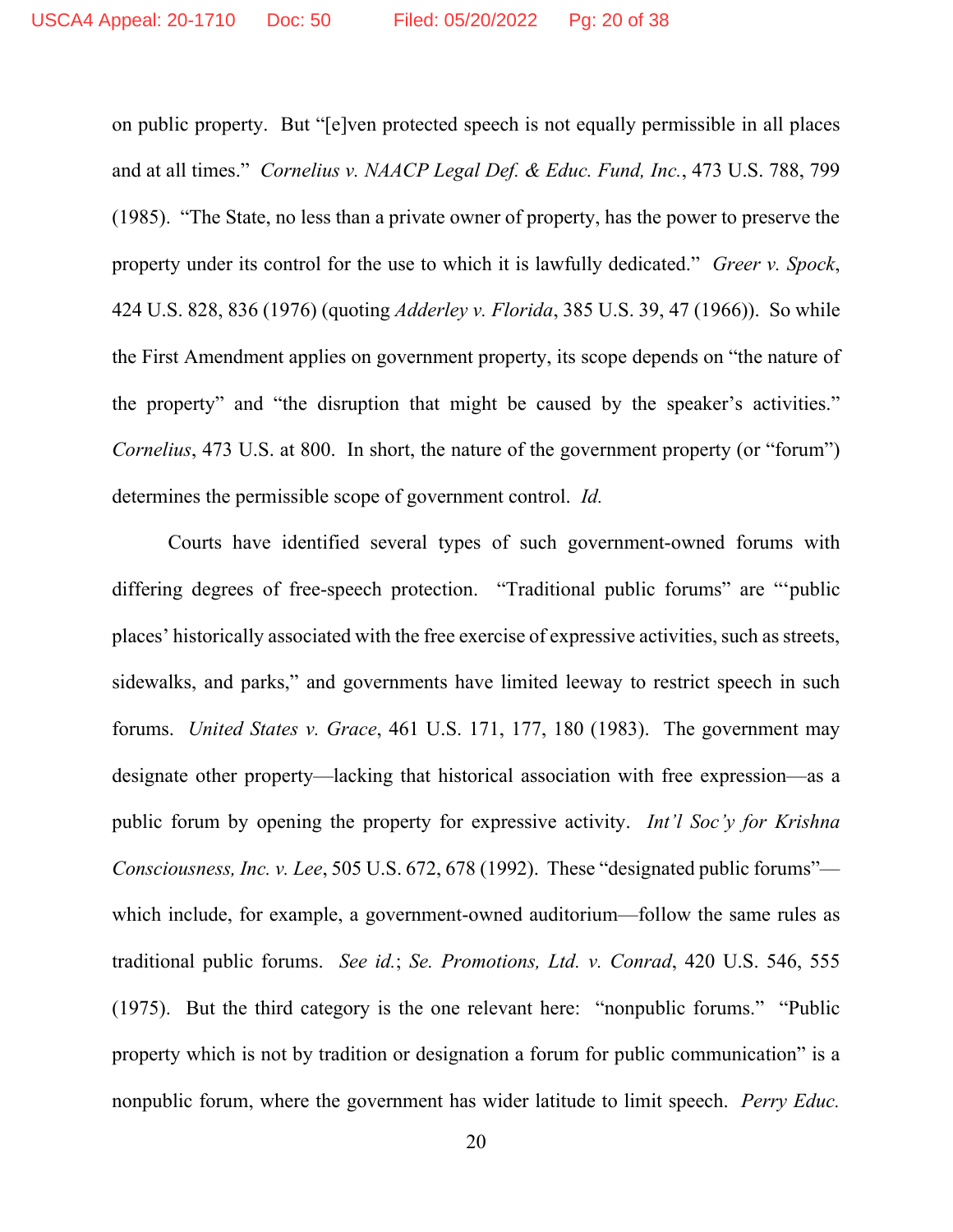*Ass'n v. Perry Loc. Educators' Ass'n*, 460 U.S. 37, 46 (1983). Speech limitations in these nonpublic forums "must survive only a much more limited review"—they only need to be reasonable and viewpoint-neutral. *Int'l Soc'y for Krishna Consciousness,* 505 U.S. at 679. [13](#page-20-0)

Bus advertising space is not a place historically held open for free speech, and so is not a traditional public forum. *Lehman v. City of Shaker Heights*, 418 U.S. 299, 303 (1974) (plurality opinion). There was some dispute below on whether bus advertisement space is a designated public forum or a nonpublic forum. On appeal, however, White Coat appears to acquiesce to treating the forum as nonpublic. In any event, we conclude that bus advertising space is a nonpublic forum.

Distinguishing between nonpublic and designated public forums requires examining both the expressed policy of the government and the "nature of the property and its

<span id="page-20-0"></span> $13$  For simplicity here, we have identified three forums. But there is considerable confusion over whether there are three or four types of free-speech forums. Courts have provided conflicting guidance on whether "limited public forum" is (1) a synonym for or subtype of "designated public forum"; (2) a synonym for "nonpublic forum"; or (3) a completely separate fourth category. *See, e.g.*, *Walker v. Tex. Div., Sons of Confederate Veterans, Inc.*, 576 U.S. 200, 215–16 (2015) (separately considering whether Texas license plates were a traditional, designated, limited, or nonpublic forum); *Mansky*, 138 S. Ct. at 1885 ("Generally speaking, our cases recognize three types of government-controlled spaces: traditional public forums, designated public forums, and nonpublic forums."); *Int'l Soc'y for Krishna Consciousness*, 505 U.S. at 678 ("The second category of public property is the designated public forum, whether of a limited or unlimited character . . . ."); *Am. Freedom. Def. Initiative v. King Cnty.*, 577 U.S. 1202, 1202–03 (2016) (Mem.) (Thomas, J., dissenting from denial of cert.) ("[A] limited public forum (also called a nonpublic forum) . . . ."); *Warren v. Fairfax Cnty.*, 196 F.3d 186, 193 (4th Cir. 1999) ("So-called 'designated public fora' (often called 'limited public fora') . . . ."). Because neither party claims on appeal that transit advertising space is a limited public forum—whatever that might mean—we need not wade into this morass.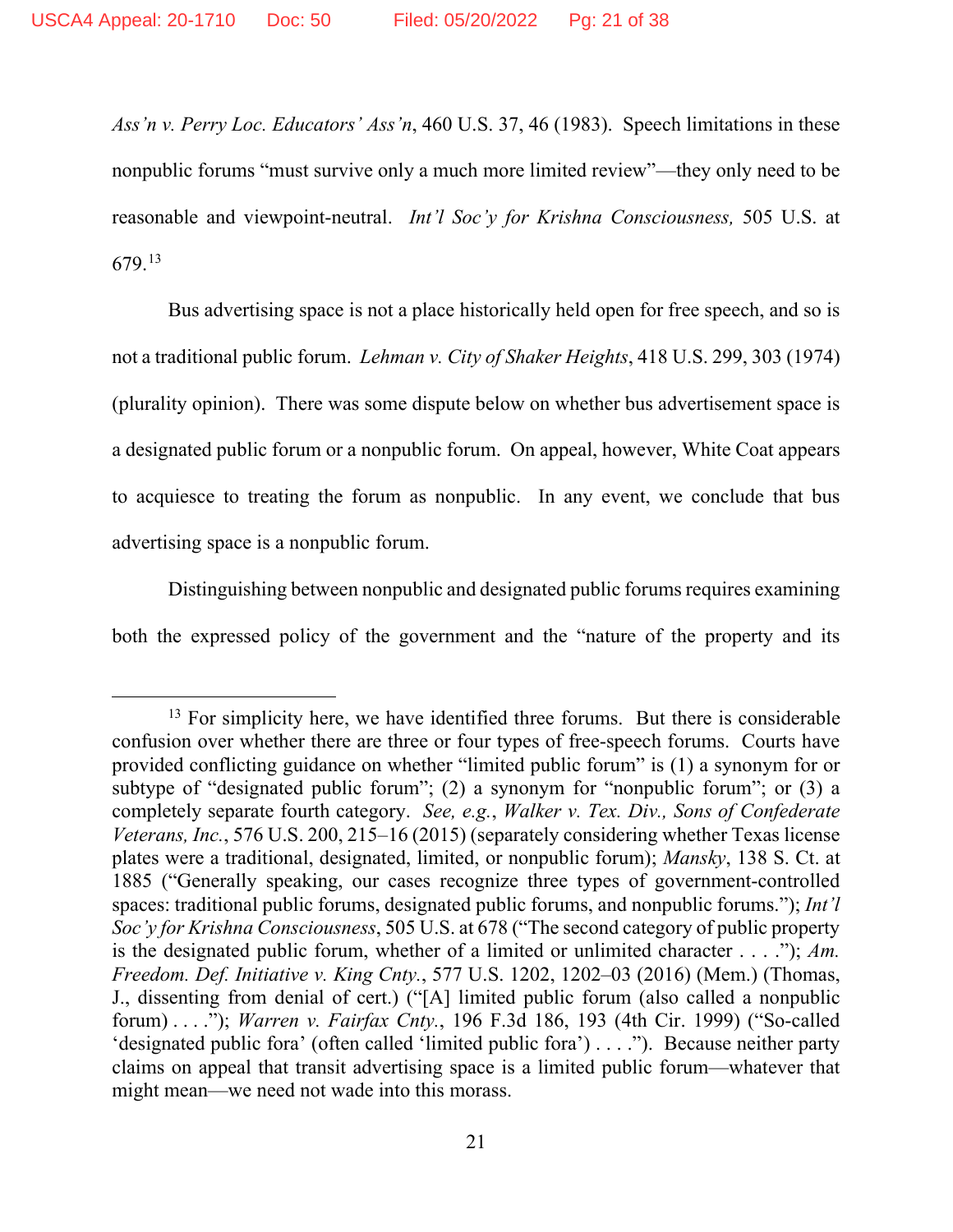compatibility with expressive activity." *Cornelius*, 473 U.S. at 802. The government creates a designated public forum "only by intentionally opening a nontraditional forum for public discourse." *Id.* Thus, if Richmond Transit has not intentionally opened up the advertising space on its buses to public discourse, that advertising space is a nonpublic forum.

Richmond Transit's expressed policy is not to open its advertising space for the discussion of public issues, and paid bus advertisements are not particularly compatible with the free flow of ideas. Thus, as the Supreme Court and our sister circuits have concluded, transit advertising space is a nonpublic forum. *See Lehman*, 418 U.S. at 301– 02 (plurality opinion) (holding that transit advertising was not a public forum); *Walker v. Tex. Div., Sons of Confederate Veterans, Inc.*, 576 U.S. 200, 218 (2015) (characterizing *Lehman* as holding "the advertising space on city buses to be a nonpublic forum"); *see also Archdiocese of Wash. v. Wash. Metro. Area Transit Auth.*, 897 F.3d 314, 322–23 (D.C. Cir. 2018); *Children of the Rosary v. City of Phoenix*, 154 F.3d 972, 977–78 (9th Cir. 1998). [14](#page-21-0)

<span id="page-21-0"></span><sup>&</sup>lt;sup>14</sup> We also note that advertising on public transit does not constitute "government" speech," which is limited to where "the State is speaking on its own behalf." *Walker*, 576 U.S. at 214–15. Bus advertisements, unlike a car's license plate, are "located in a context (advertising space) that is traditionally available for private speech" and bears "no indicia that the speech was owned or conveyed by the government." *Id.* at 218. Nor is transit advertising historically a forum for exclusively governmental messages. *See Shurtleff v. City of Boston*, No. 20-1800, U.S. Slip op. at 6 (May 2, 2022) (identifying as relevant factors (1) the history of the expression; (2) the public's perception of the speaker; and (3) the government's control over the speech). And while Richmond Transit exercised some editorial control over the advertisements, *cf. id.*, this control is insufficient to overcome the history and public perception of transit advertising—both of which strongly indicate private, not government speech.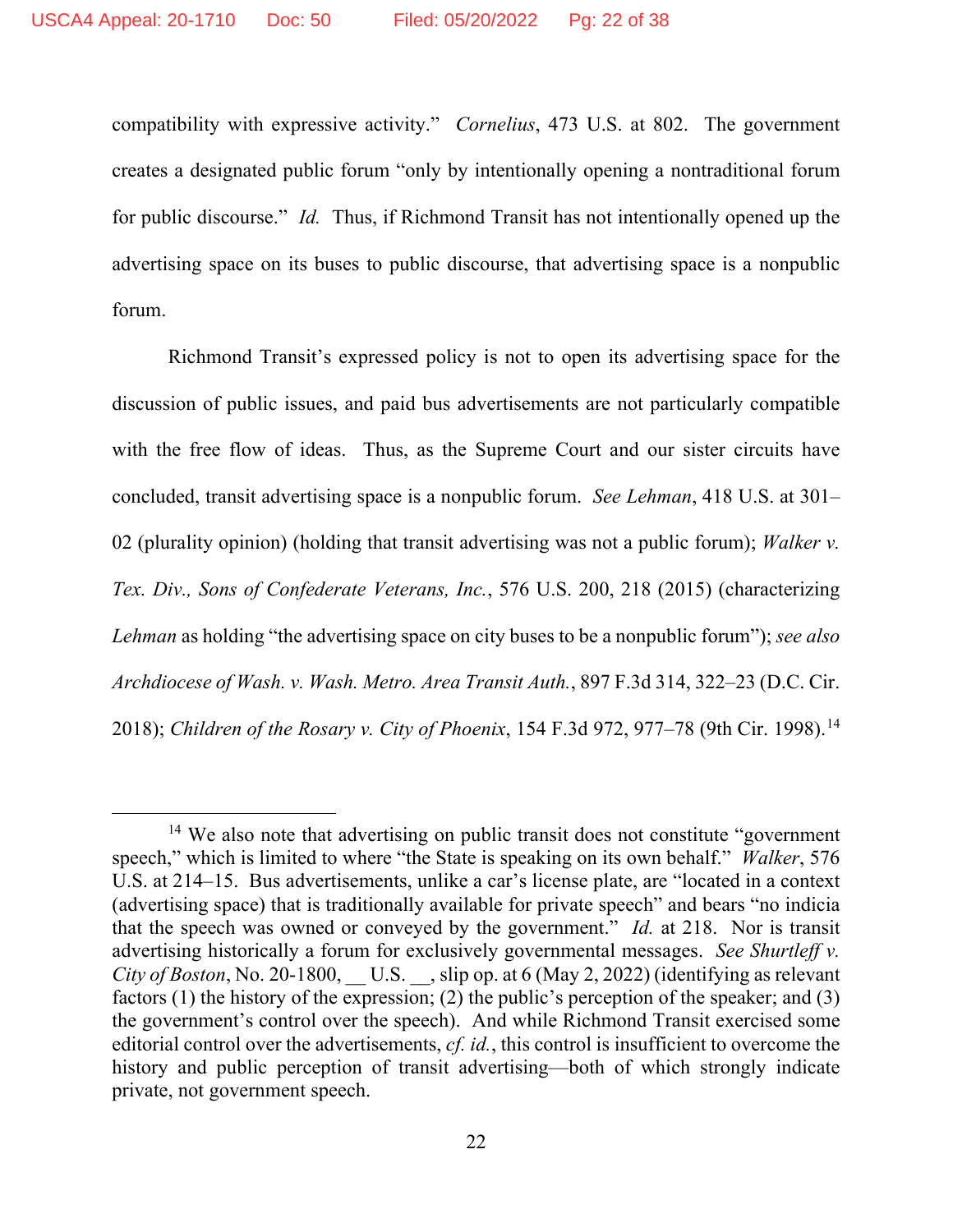So we turn to whether Richmond Transit's policy meets the minimum standards applicable to nonpublic forums.

If government is to function, it must be permitted to maintain a subset of its property for certain limited uses without opening it for people to "propagandize protests or views . . . whenever and however and wherever they please." *Greer*, 424 U.S. at 836 (quoting *Adderley*, 385 U.S. at 48). This control includes "the right to make distinctions in access on the basis of subject matter and speaker identity." *Perry Educ. Ass'n*, 460 U.S. at 49. So courts have "long recognized that the government may impose some contentbased restrictions on speech in nonpublic forums, including restrictions that exclude political advocates and forms of political advocacy." *Minn. Voters All. v. Mansky*, 138 S. Ct. 1876, 1885–86 (2018) (citing *Lehman*, 418 U.S. at 303–304).

But even in nonpublic forums, the government lacks complete freedom: any speech restrictions must still be "reasonable and not an effort to suppress expression merely because public officials oppose the speaker's view." *Perry Educ. Ass'n*, 460 U.S. at 46. So speech restrictions in nonpublic forums must be both (1) reasonable and (2) viewpointneutral. *Child Evangelism Fellowship of Md., Inc. v. Montgomery Cnty. Pub. Schs.*, 457 F.3d 376, 383 (4th Cir. 2006). White Coat argues that the Richmond Transit's policy fails on both counts.

We therefore turn to consider whether Richmond Transit's prohibition is reasonable. The reasonableness of a nonpublic-forum speech restriction follows the same familiar means-ends framing with which all first-year law students are familiar. Reasonableness demands more than a rational basis for the rule: "[I]t isn't enough simply to establish that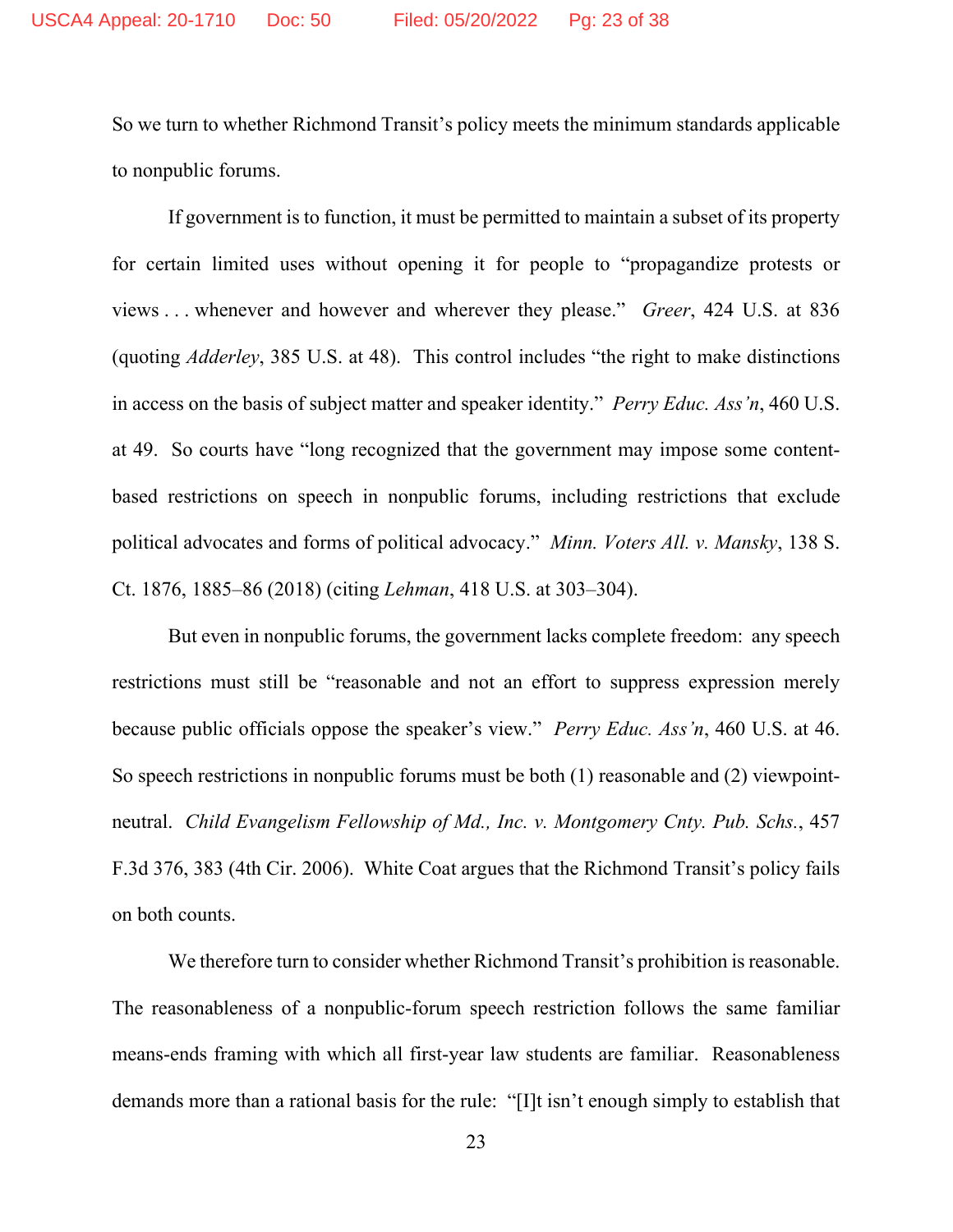the regulation is rationally related to a legitimate governmental objective, as might be the case for a typical exercise of the government's police power." *Multimedia Publ'g Co. of S.C., Inc. v. Greenville-Spartanburg Airport Dist.*, 991 F.2d 154, 159 (4th Cir. 1993). But, on the other hand, the government need not satisfy strict scrutiny: there is no "requirement that the restriction be narrowly tailored or that the Government's interest be compelling." *Cornelius*, 473 U.S*.* at 808–09. So reasonableness is akin to some form of so-called intermediate scrutiny, in which the government's means and ends must both be "reasonable."

White Coat does not appear to challenge Richmond Transit's ends, accepting there is a legitimate interest in avoiding some class of politically charged advertisements. Nor could they. In *Lehman v. City of Shaker Heights*, the Supreme Court faced this very issue a city-owned public transit system prohibited "political advertising" on its vehicles. 418 U.S. at 299–300. Lehman, a candidate for state office, sought to run an advertisement, which the city denied under the policy. *Id.* at 299–301. Justice Blackmun's plurality opinion first concluded that transit advertising space is not a public forum, but part of the "commercial venture" of the transit system, a means to "provide rapid, convenient, pleasant, and inexpensive service to the commuters of Shaker Heights." *Id.* at 301–303. It then concluded that the City's prohibition on political advertising was not "arbitrary, capricious, or invidious," but pursued "reasonable legislative objectives advanced by the city in a proprietary capacity." *Id.* at 303–04. Such a policy "minimize[d] chances of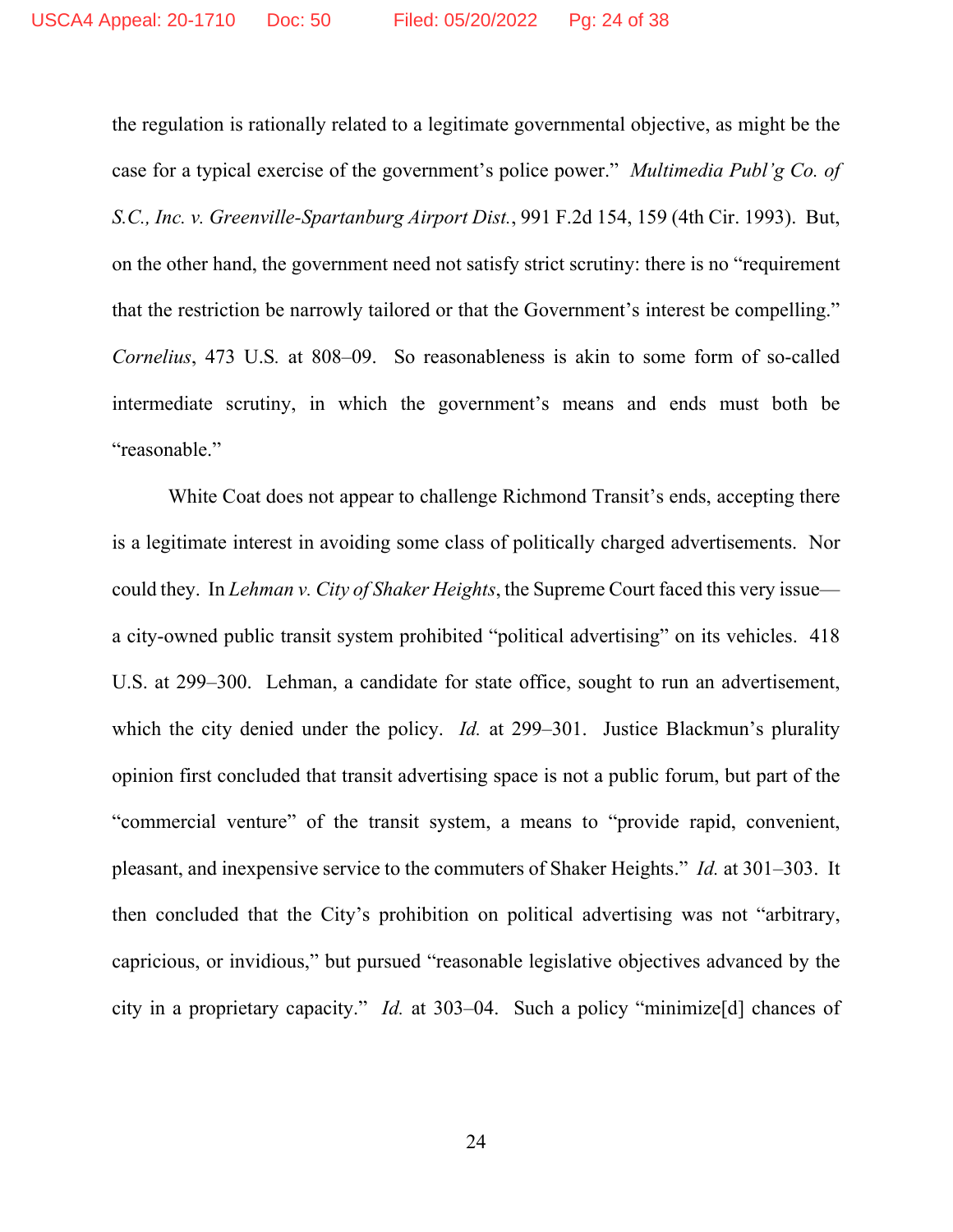abuse, the appearance of favoritism, and the risk of imposing upon a captive audience." *Id.* at 304. So the plurality concluded the restriction complied with the First Amendment. *Id.*[15](#page-24-0)

But even a reasonable end must not be pursued by unreasonable means. In *Mansky*, the Supreme Court recently held that to be reasonable, nonpublic-forum speech restrictions must be "capable of reasoned application." 138 S. Ct. at 1892. The Minnesota statute in *Mansky* prohibited political apparel in polling places. *Id.* at 1882. The prohibition covered not only apparel identifying a candidate in the election, but *any* apparel bearing a "political" insignia. *Id.* at 1883. Minnesota had advanced various interpretations of the restriction, but eventually settled on a definition that included "words and symbols that an objectively reasonable observer would perceive as conveying a message about the electoral choices at issue in the polling place" or symbols "promoting a group with recognizable political views about the issues confronting voters in a given election." *Id.* at 1888–90 (cleaned up).

The Court held that restriction was incapable of reasoned application. *Id.* at 1892. Without requiring narrow tailoring, the Court held "the State must be able to articulate

<span id="page-24-0"></span><sup>&</sup>lt;sup>15</sup> Justice Douglas, concurring in the judgment, took an even stronger view than the plurality, suggesting that would-be transit advertisers have no First Amendment interest. *Lehman*, 418 U.S. at 307 (Douglas, J., concurring) ("While petitioner clearly has a right to express his views to those who wish to listen, he has no right to force his message upon an audience incapable of declining to receive it."). Indeed, he even suggested that permitting advertising on public transit could violate the constitutional rights of passengers, who would be forced, as a "captive audience," to view such advertisements. *See id.* ("In my view the right of the commuters to be free from forced intrusions on their privacy precludes the city from transforming its vehicles of public transportation into forums for the dissemination of ideas upon this captive audience."). Justice Blackmun's plurality, as the opinion decided on the "narrowest grounds," controls. *See Marks v. United States*, 430 U.S. 188, 193 (1977).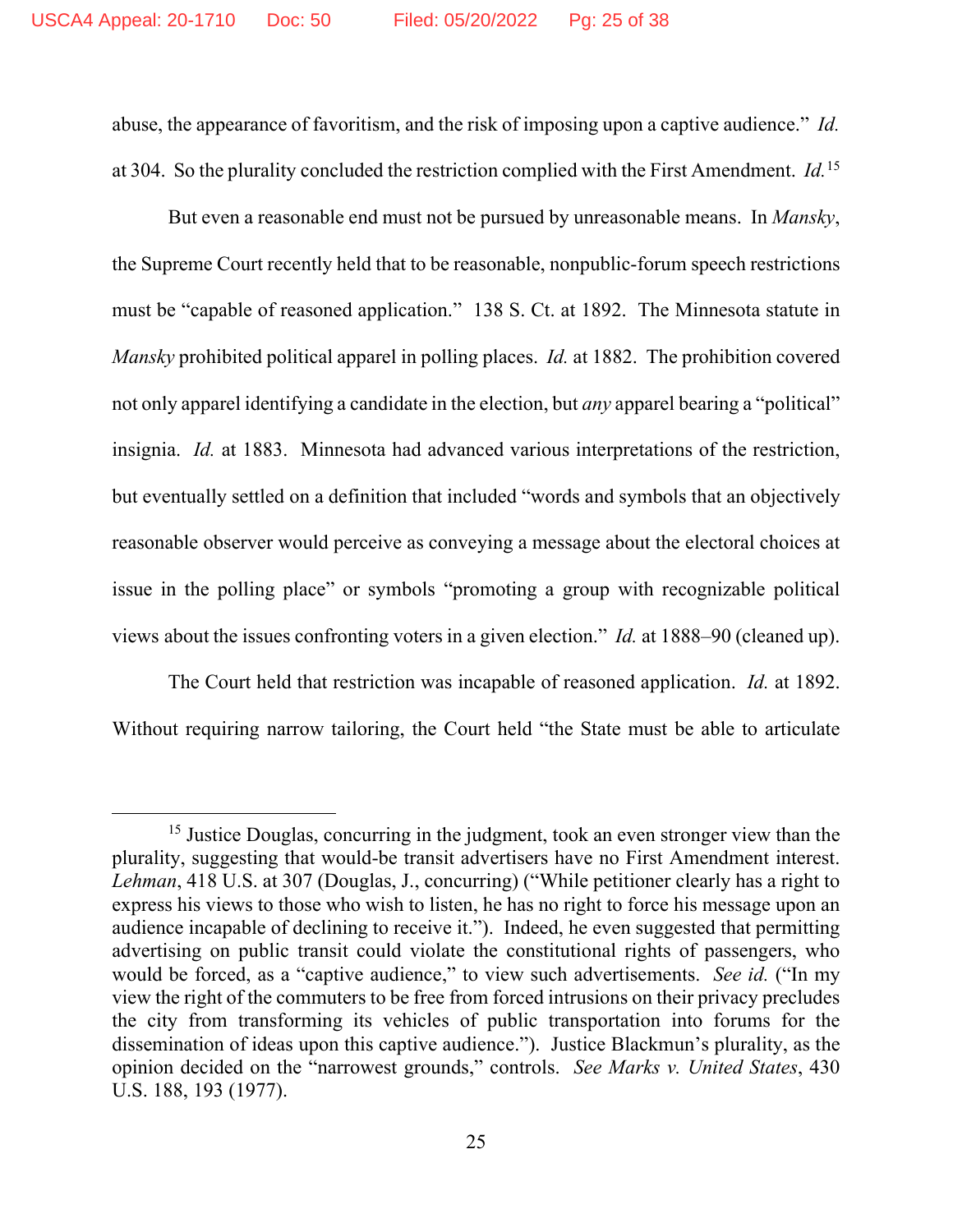some sensible basis for distinguishing what may come in from what must stay out." *Id.* at 1888. This does not require eliminating all discretion but merely that any discretion "must be guided by objective, workable standards." *Id.* at 1891. The Court reiterated its holding in *Lehman* that not all political speech bans in nonpublic forums would be problematic i.e., it remains a reasonable end. *Id.* at 1885–86. But the means Minnesota used did not pass muster: "[I]f a State wishes to set its polling places apart as areas free of partisan discord, it must employ a more discernible approach . . . ." *Id.*

Just as in *Mansky*, Richmond Transit seeks to ban all "political" ads. And just as in *Mansky*, Richmond Transit has no formal definition of "political," and no written guidelines clarifying how the standard is to be applied. As the Supreme Court noted, "the word can be expansive," covering anything "of or relating to government, a government, or the conduct of governmental affairs" or "[o]f, relating to, or dealing with the structure or affairs of government, politics, or the state." *Mansky*, 138 S. Ct. at 1888 (first quoting Webster's Third New International Dictionary (2002); and then quoting American Heritage Dictionary (3d ed. 1996)). Faced with this broad, undefined standard and the directive to keep Richmond Transit's buses from becoming a forum to discuss "public issues" (whatever that might mean), employees have done their best to flesh out a reasonable test. But those attempts have fallen short.

Richmond Transit's actions make clear that it does not rely on the plain meaning of "political," as it has consistently run ads that relate to the government or politics. For example, Richmond Transit ran an advertisement for the vice-presidential debate, which is certainly "relating to . . . politics." *See id.* It also ran an advertisement for a pro-free-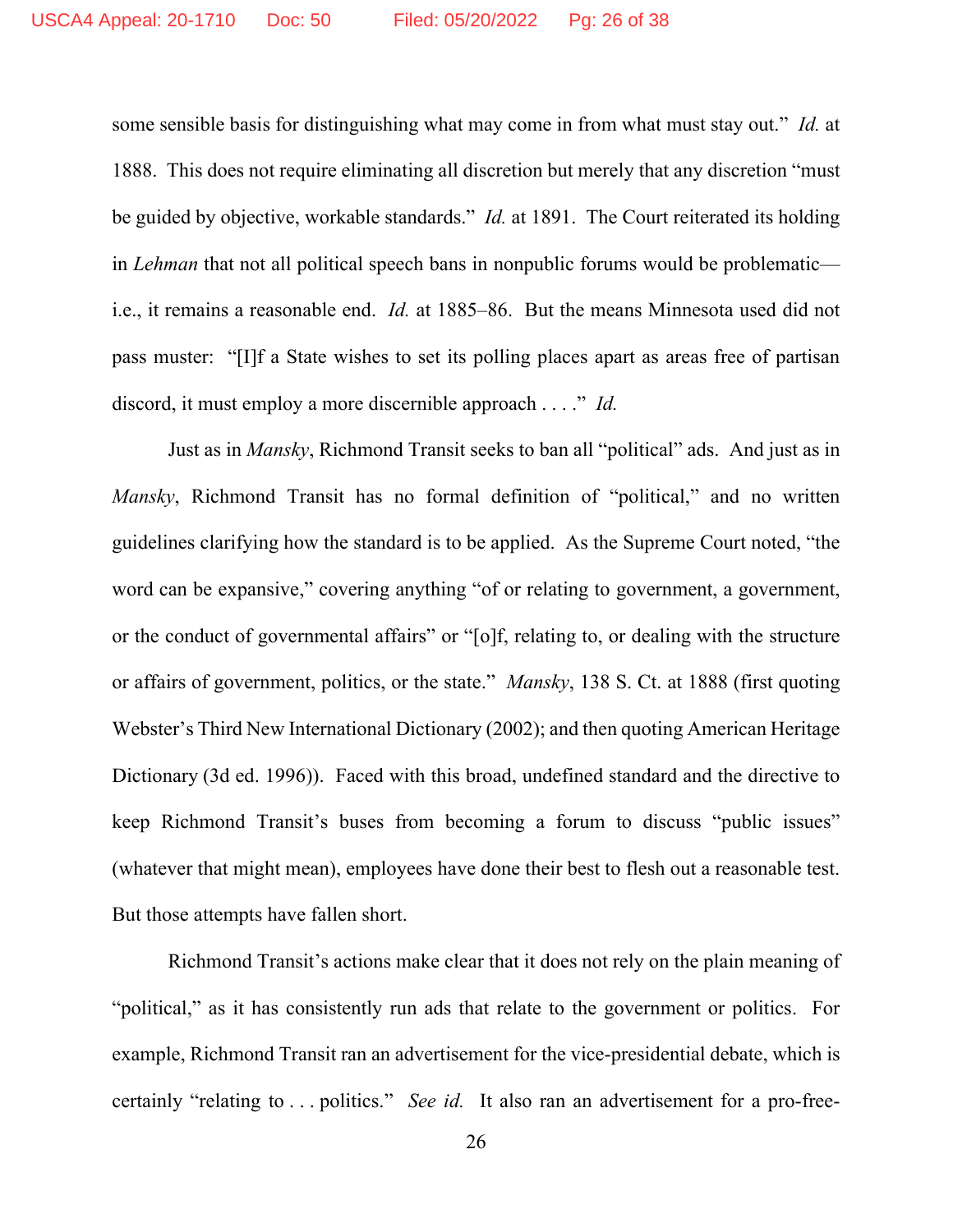speech art exhibit. And it has indicated that advertisements *of the government itself* are often permitted as "public service announcements." For example, Pace said that an advertisement stating "Support our troops" would *not* be political if run by the United States but *would* be political if run by someone else. On the other hand, Richmond Transit has stated that some advertisements that do not relate to the government, such as one calling for a boycott of the NFL or McDonald's, would still be "political." So an advertisement's relatedness to the government or politics is not the standard that Richmond Transit applies.

Instead, Pace explained that an advertisement is political if it is not "viewpoint neutral," defined as "expressing a viewpoint and only that viewpoint." J.A. 231. But even if we were to credit this unwritten, informal definition as authoritatively interpreting Richmond Transit's policy, *cf. Mansky*, 138 S. Ct. at 1889 (instructing that courts should consider the government's "*authoritative* constructions" of their own law (emphasis added) (quoting *Forsyth Cnty. v. Nationalist Movement*, 505 U.S. 123, 131 (1992))), it provides little clarity, *cf. id.* (observing that a "murky" construction of a policy cannot save it from First Amendment challenges). What does it mean for an advertisement to express a viewpoint? Consider two hypothetical advertisements. One, issued by McDonald's, says "Eat at McDonald's." Another, issued by an animal rights group, says "Don't Eat at McDonald's." These two advertisements express opposite viewpoints on the same issue. Yet it would seem, based on Pace's responses during her deposition, that the first ad would be accepted, J.A. 233 (stating that an advertisement to drink Canada Dry Ginger Ale would not violate the advertising policy), but the second may be rejected as political, J.A. 337. But it is hard to discern precisely why.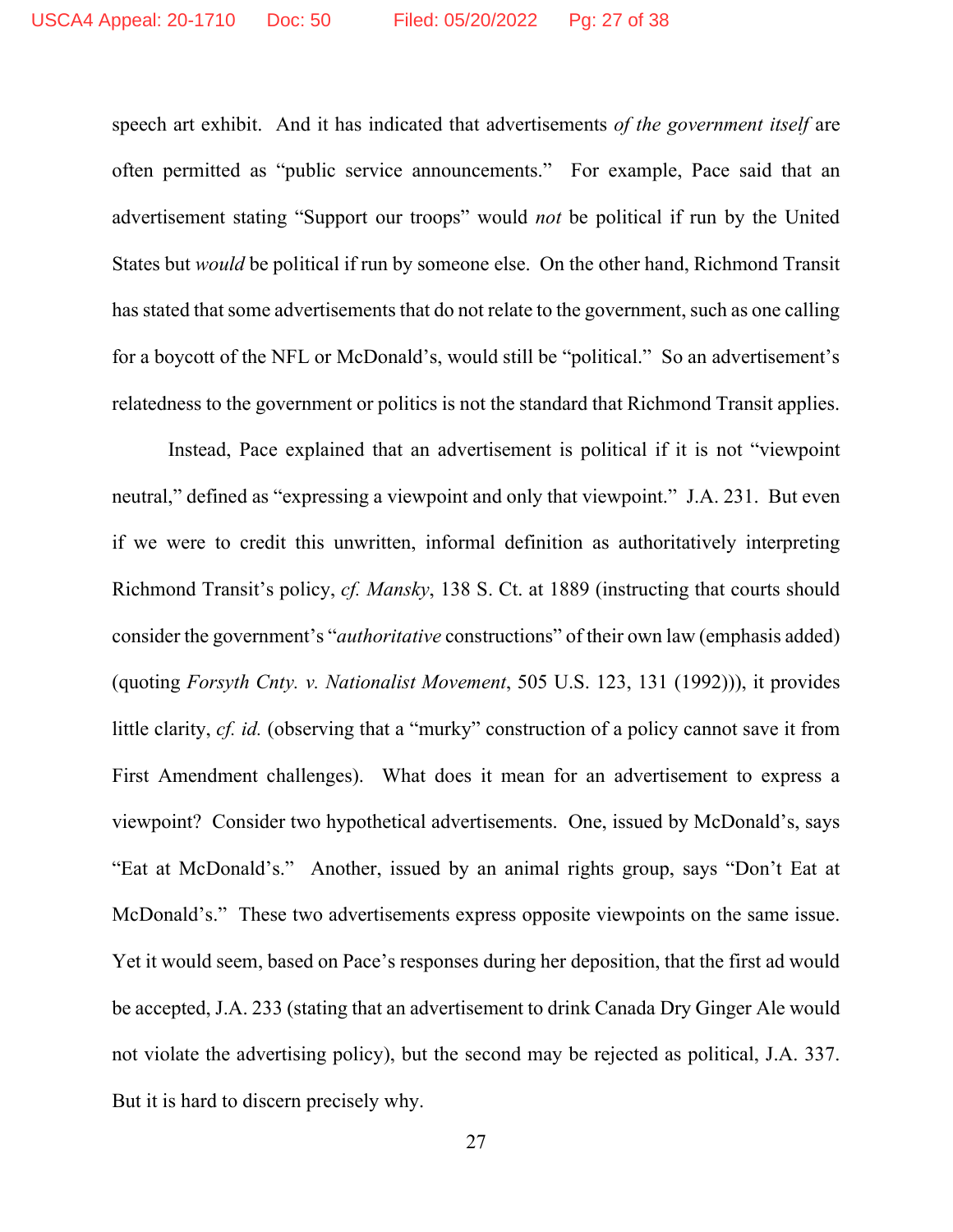Is it because the McDonald's advertisement sells a product or service, while the anti-McDonald's advertisement does not? This explanation would seem consistent with Richmond Transit's prior practice. For example, it approved an advertisement encouraging spaying and neutering of dogs from Gracie's Guardians, which provided spaying and neutering services. It then rejected White Coat's advertisement which, despite its similar topic, did not promote a particular product or service. And Richmond Transit refused an advertisement by the Physicians Committee for Responsible Medicine asking readers to "EAT MORE CHICKPEAS!," J.A. 294, 381, but said that poultry purveyor Chick-Fil-A would be permitted to ask riders to "Eat Mor Chikin." But even if this commercial/noncommercial distinction fully explains Richmond Transit's past decisions, it is not a standard that Richmond Transit has ever identified. Indeed, our need to search out alternative rationales to justify Richmond Transit's decisions reveal that its policy, as it stands, does not provide a "sensible basis for distinguishing what may come in from what must stay out." *Mansky*, 138 S. Ct. at 1888.

This ambiguity in the standard is compounded by the ambiguity in what it applies to. Richmond Transit may reject advertisements containing no "political" content as "political." Under Section 14 of its advertising policy, an advertisement that "[c]ontains internet address(es) and/or telephone number(s) that direct(s) viewers" to political content are also disallowed. J.A. 159. But, according to Richmond Transit, this policy applies not only to the webpage located at a listed URL, but other pages in the same domain and other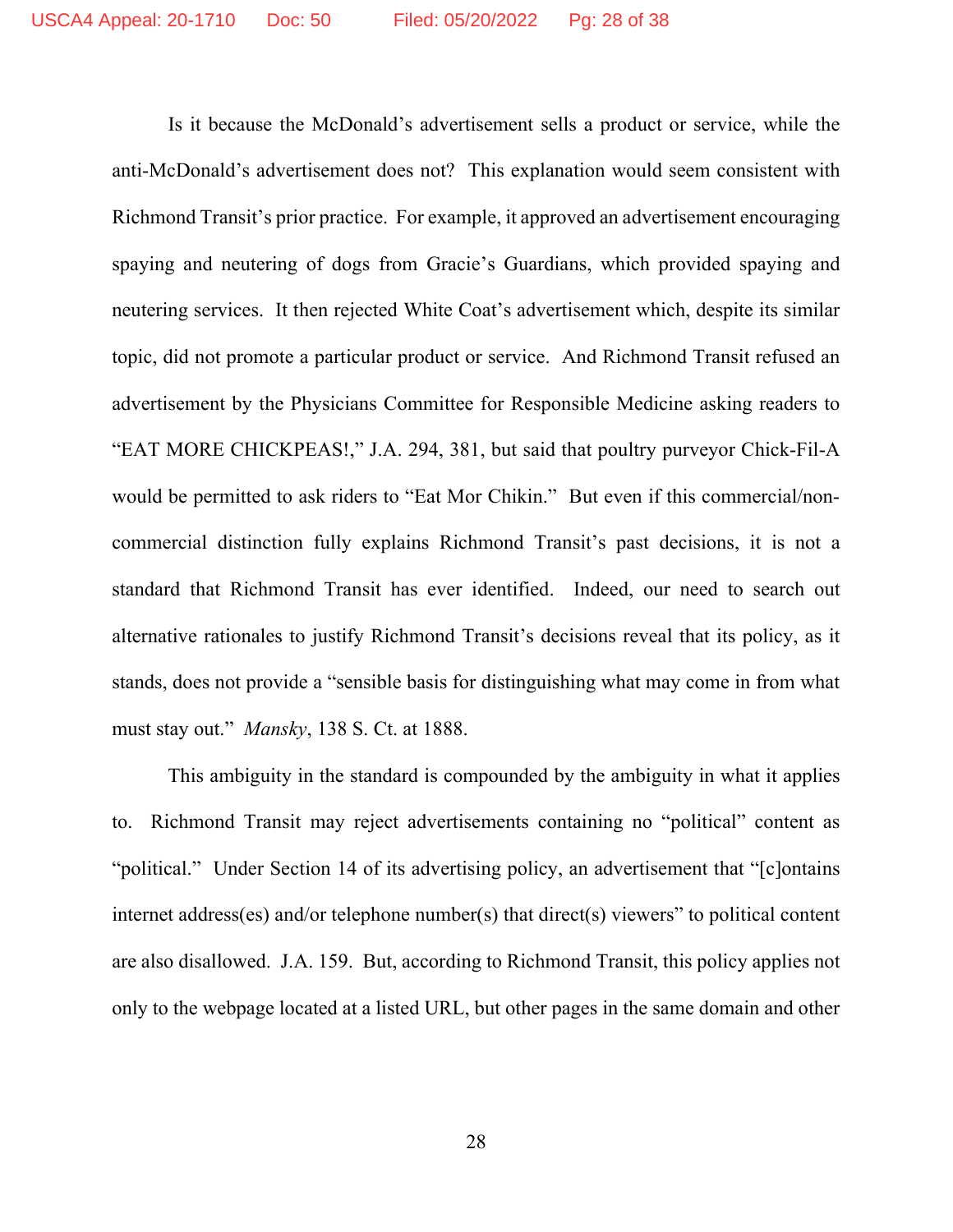sites that are "linked" to that webpage.<sup>[16](#page-28-0)</sup> This detail, which is not evident from the written policy, vastly expands the scope of the political-advertising prohibition's reach: If a company wishes to include a URL for its website on an advertisement, it may be rejected if any message anywhere on its website—or other websites it links to—meets Richmond Transit's unclear definition of political.

But even an advertisement that lacks "political" content and contains no URLs or phone numbers may *still* be rejected if Richmond Transit determines that the advertiser is a "political action group" or "political action individual." J.A. 262–63, 322–23. This rule—that groups or people that "engage in a specific targeted policy advocacy that would be related to their one side of the political issue" cannot run *any* advertisements tangentially related to their political motivations—is nowhere to be found in Richmond Transit's advertising policy. *See* J.A. 263. Yet that is precisely why White Coat's advertisement was rejected. And the precise scope of this rule is murky. For instance, Richmond Transit suggested to White Coat that, if they partnered with a local government entity, they might be able to run their anti-dog-experimentation advertisement—despite the nature of both the advertisement itself and of their organization remaining the same.

<span id="page-28-0"></span><sup>&</sup>lt;sup>16</sup> For example, a Christian organization sought to run an advertisement that directed readers to the URL "ImPregnant.org." J.A. 248. That webpage, which had not been fully set up yet, contained no material violating Richmond Transit's policy. But a link in the corner of that webpage directed the user to the organization's primary website. Richmond Transit rejected the advertisement as religious based on the advertised URL being "linked" to a website containing religious material. J.A. 247–49.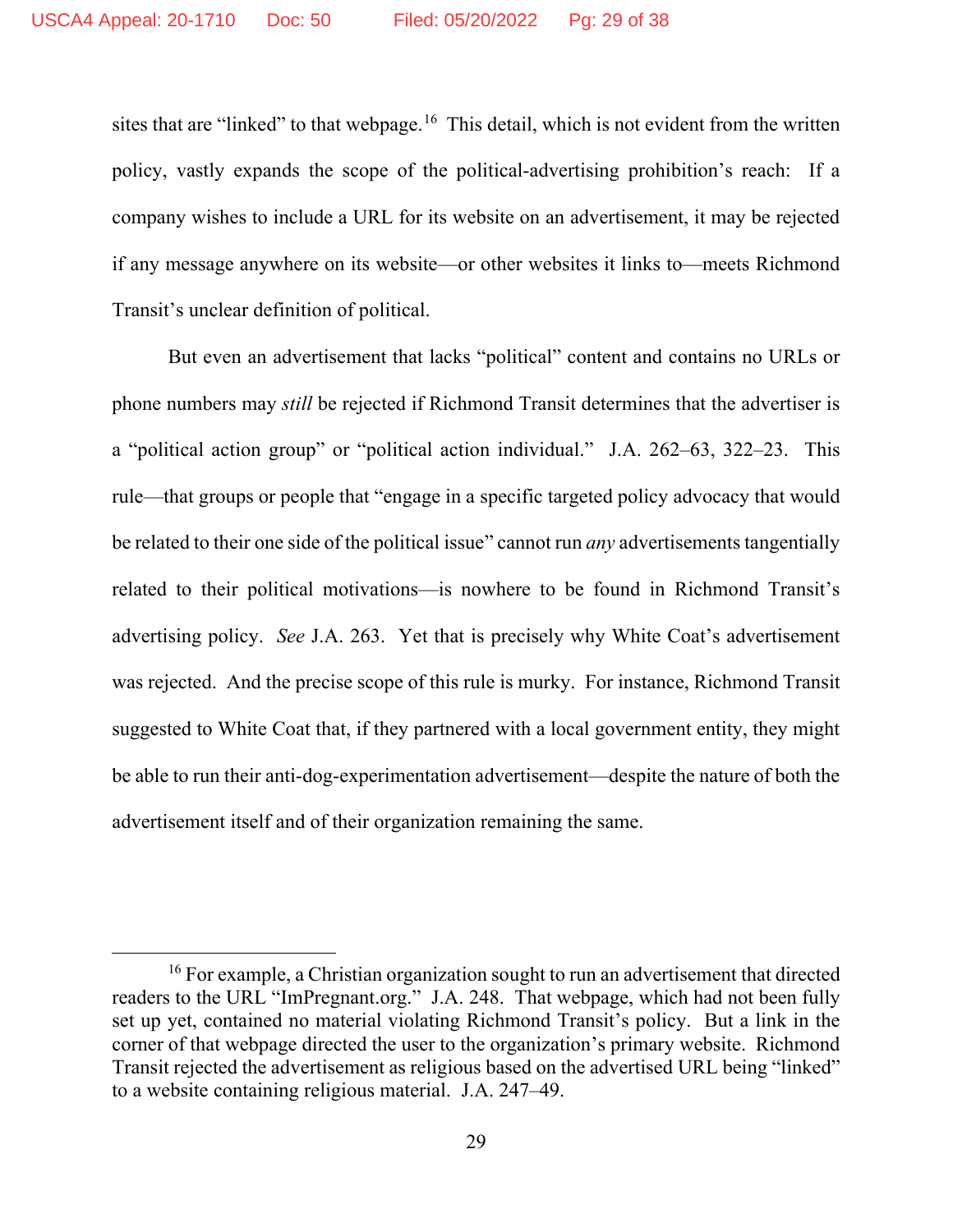When taken together, Richmond Transit's vaguely defined policies and even vaguer unwritten rules make it impossible for a reasonable person to identify what violates their advertising policy and what does not. And as in *Mansky*, the problem goes "beyond close calls or borderline or fanciful cases." 138 S. Ct. at 1891. For instance, consider an advertisement for Walmart directing a reader to Walmart.com. A reader of Richmond Transit's policy would reasonably conclude that the advertisement does not violate its advertising policy. But, unknown to that reader, Richmond Transit would then scour Walmart's website, including pages related to the company's global responsibility initiatives. If that page "expresses a viewpoint and only that viewpoint" on any of an unidentified class of public issues, the advertisement would apparently be rejected. *See*  J.A. 232. And even if Walmart then decided to omit the URL from its advertisement, it might still be rejected if Richmond Transit determines Walmart to be a "political action group" under its vague interpretation of that unwritten prohibition. But even now, after years of litigation trying to define Richmond Transit's policy, it is difficult to say for sure. That is the crux of the *Mansky* problem: Richmond Transit's advertising policy does not provide "objective, workable standards" by which a decisionmaker or would-be advertiser can distinguish "what may come in from what must stay out." *Mansky*, 138 S. Ct. at 1888, 1891.

Perhaps sensing that it cannot prevail under *Mansky*, Richmond Transit argues that the case simply does not apply to public-transportation advertisements. While reasonableness is judged "in light of the purpose served by the forum," *id.* at 1886 (quoting *Cornelius*, 473 U.S. at 806), there is no reason to believe that *Mansky*'s general requirement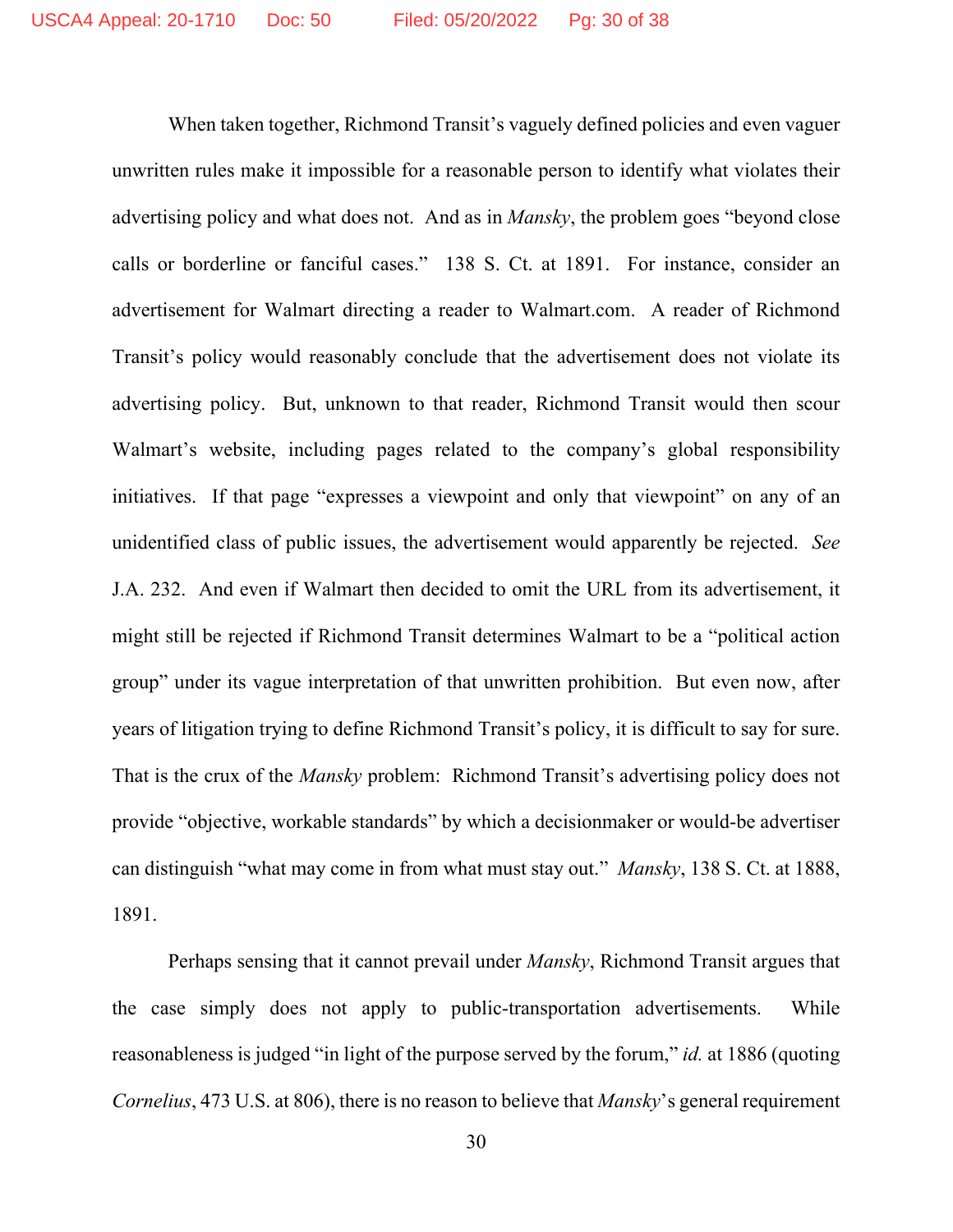of reasonableness somehow applies only to voting precincts. If anything, the *Mansky* Court suggested the opposite: that the government has less leeway in forums other than polling places. The Court recognized the "unique context of a polling place" and the government's strong interest in "reasonably tak[ing] steps to ensure that partisan discord not follow the voter up to the voting booth, and distract from a sense of shared civic obligation at the moment it counts the most." *Id.* at 1887–88. In the Court's eyes, this created a stronger interest for imposing speech restrictions than existed in, for example, a transit setting. *See id.* (citing *Bd. of Airport Comm'rs of L.A. v. Jews for Jesus, Inc.*, 482 U.S. 569, 576 (1987) (invalidating speech restrictions in the Los Angeles airport as overbroad)).

But both Richmond Transit and the district court appear to believe that there is conflict between *Lehman* and *Mansky*, and that expanding *Mansky* to transit advertisements essentially overrules *Lehman*. We disagree. As discussed, *Lehman* resolved *whether* a transit operator may prohibit political advertising. *Mansky* clarified *how* they may (and may not) do so. *Lehman* noted that the City's political-advertising ban had been employed with great consistency: "There was uncontradicted testimony at the trial that during the 26 years of public operation, the Shaker Heights system, pursuant to city council action, had not accepted or permitted *any* political or public issue advertising on its vehicles." 418 U.S. at 300–01. This indicates that the policy was capable of reasoned application; the Court was addressing the antecedent question of whether any political-advertising ban is permissible in a nonpublic forum, answering in the affirmative. And *Mansky* goes out of its way to reaffirm that holding. Reasonable political speech prohibitions remain lawful: A state can ban political insignia at precincts—it just has to offer a "more discernable"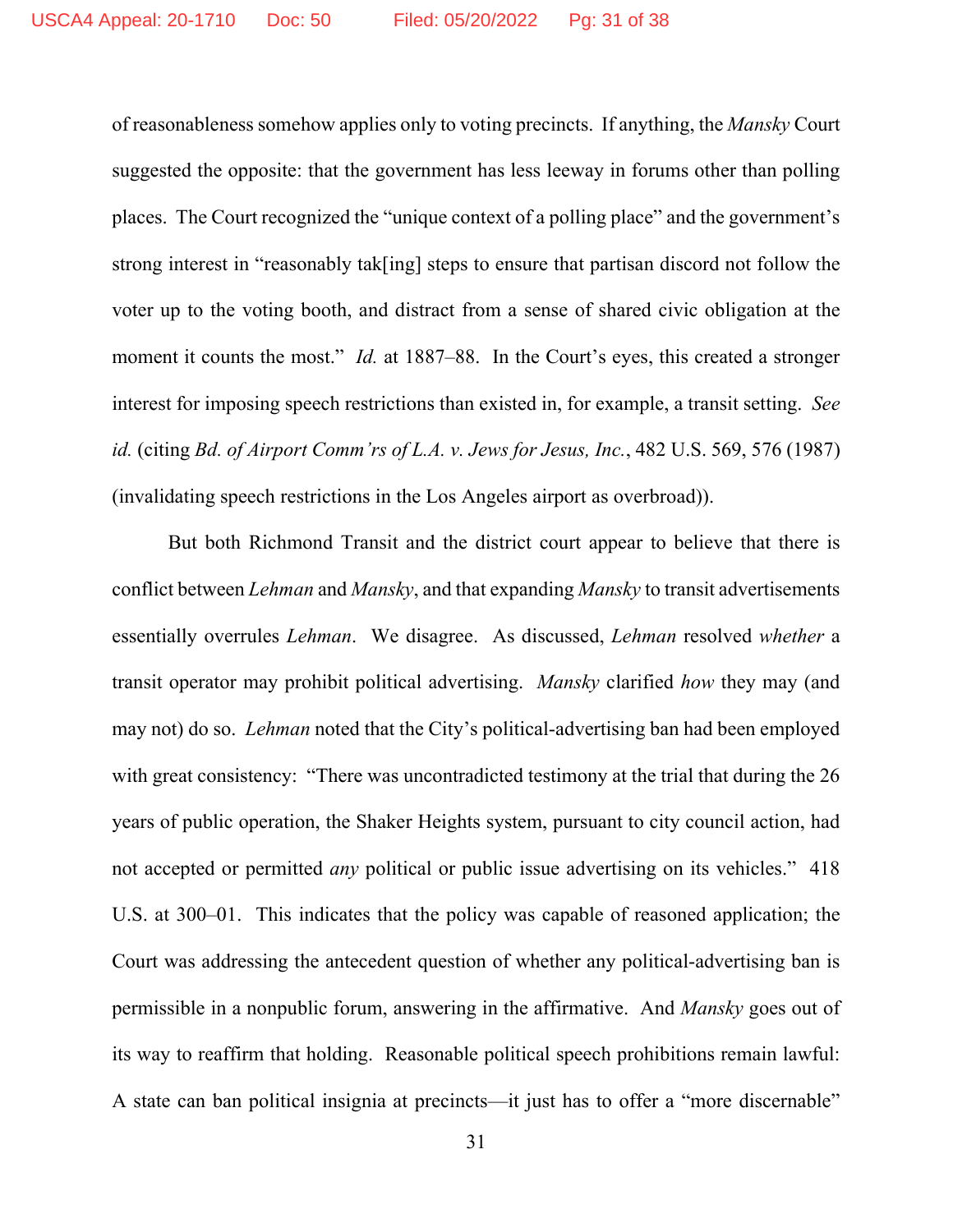standard of what a "political insignia" is than Minnesota's. *Mansky*, 138 S. Ct. at 1888, 1891–92. So too here: Richmond Transit may well be able to enact a political-advertising ban, but the ban must be capable of reasoned application. The current ban simply is not.

In reaching this conclusion, we join our two sister circuits that have considered the applicability of *Mansky* to similar public-transit political-advertising prohibitions. In *American Freedom Defense Initiative v. Suburban Mobility Authority for Regional Transportation*, 978 F.3d 481, 486 (6th Cir. 2020), the Sixth Circuit struck down a ban on "[p]olitical or political campaign advertising" by Detroit's public transit system. The court recognized that, based on *Lehman*, Detroit's transit system was pursuing a permissible *objective* in prohibiting such advertisements, but cautioned that it was still required to "adopt 'objective, workable standards' to achieve its permissible ends." *Id.* at 494 (quoting *Mansky*, 138 S. Ct. at 1891). Applying *Mansky*, the court first found that the word "political" was not definite enough to provide a workable standard on its own, and that there was no written guidance clarifying its meaning. *Id.* at 494–95. The court then found that the Detroit transit system's definition of "political" during litigation—as advocating a viewpoint on an issue on which "factions of society have taken up positions . . . that are not in agreement"—was similarly unworkable, since it could apply to a large swath of advertisements that Detroit's transit system had run, such as advertisements promoting free birth control. *Id.* at 496. Even Michigan or Ohio State football advertisements, the court remarked, would be considered "political" under the transit system's definition. *Id.* at 497. The court also balked at an aspect of the policy which, much like that of Richmond Transit,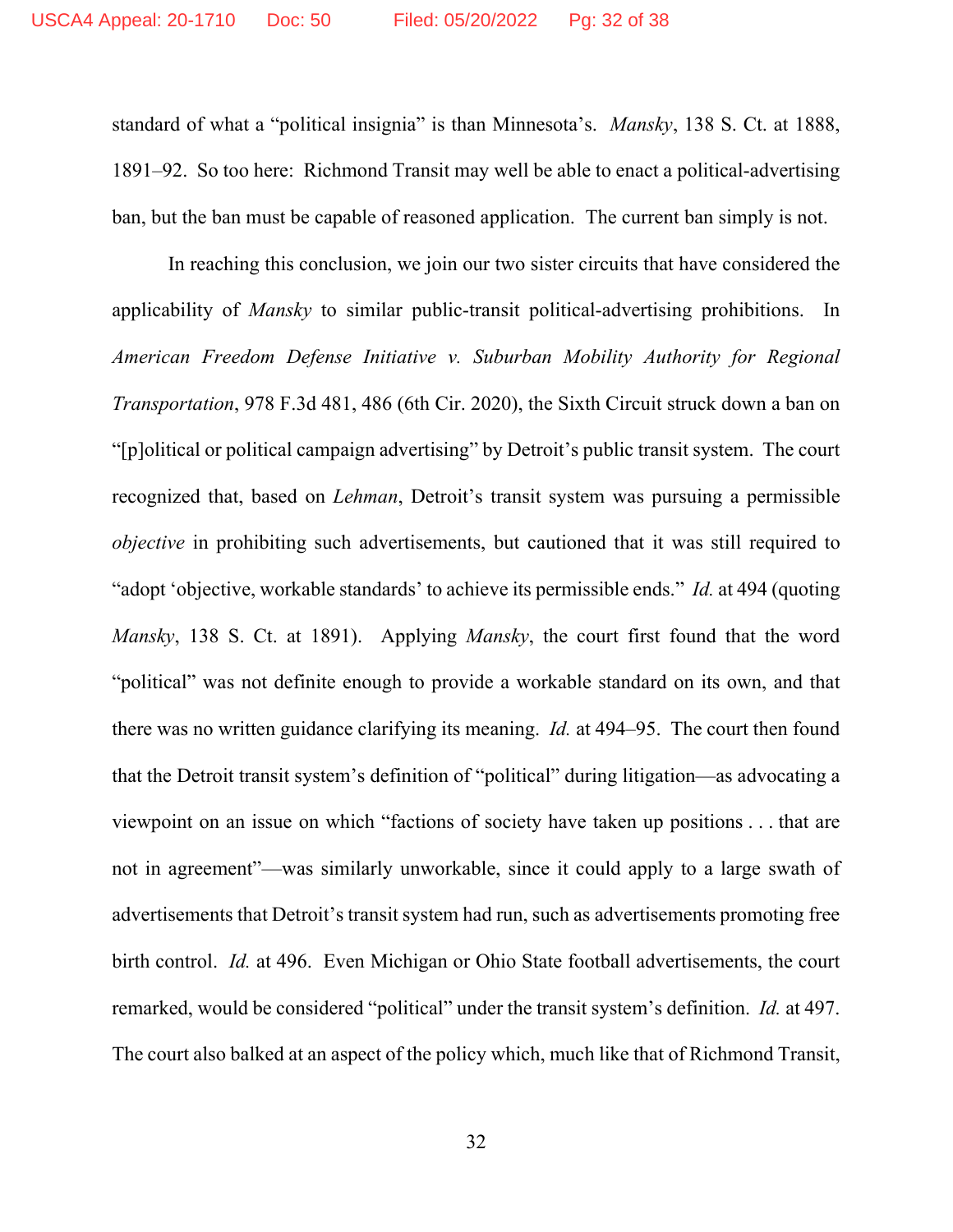prohibited organizations "associated with . . . advocacy" from running any advertisements at all. *See id.* at 496.

The Third Circuit similarly struck down a prohibition on transit advertisements that "contain[ed] political messages" or addressed "political issues," holding that *Mansky* "squarely resolve[d] the issues in [that] case." *Ctr. for Investigative Reporting v. Se. Pa. Transp. Auth.*, 975 F.3d 300, 313, 316 (3d Cir. 2020). The court observed that while *Mansky* did not purport to "set the outer limit of what a State may proscribe," it also "did not limit its holding to polling locations." *Id.* at 316. Applying *Mansky* to the prohibition before it, the court held that "the lack of structure and clear policies governing the decisionmaking process creates a real risk that [the advertising policy] may be arbitrarily applied," the very concern addressed by *Mansky*. *Id.* at 316–17.[17](#page-32-0)

<span id="page-32-0"></span><sup>&</sup>lt;sup>17</sup> While not expressly relying on *Mansky*, the Ninth Circuit has also rejected as too indefinite a transit-advertising prohibition on "'public issue' advertising, defined as advertising 'expressing or advocating an opinion, position, or viewpoint on matters of public debate about economic, political, religious or social issues.'" *Amalgamated Transit Union Loc. 1015 v. Spokane Transit Auth.*, 929 F.3d 643, 648 (9th Cir. 2019) ("To the extent that STA's position suggests the prohibition applies to any advertisement touching on any issue having any level of public debate, such an interpretation is unreasonable" given that "for most every good or service, there is some level of debate." (cleaned up)).

And contrary to Richmond Transit's insistence to the contrary, the D.C. Circuit did not reach a conflicting conclusion in *Archdiocese of Washington*, 897 F.3d at 322–23. There the court upheld a prohibition on "Advertisements that promote or oppose any religion, religious practice or belief." *Id.* at 318–19. Far from concluding that *Mansky* was inapplicable to transit advertising, the D.C. Circuit considered the prohibition under the *Mansky* test: "WMATA's prohibition on advertisements that 'promote or oppose any religion, religious practice or belief,' is narrower and more precise than simply a general ban on 'religious' or 'political' speech" and was therefore permissible. *Id.* at 340. And tellingly, the D.C. Circuit later struck down a prohibition on "political content" on custom postage stamps as violating *Mansky*, endorsing its application outside the narrow context of voting precincts. *Zukerman v. U.S. Postal Serv.*, 961 F.3d 431, 449–50 (D.C. Cir. 2020); (Continued)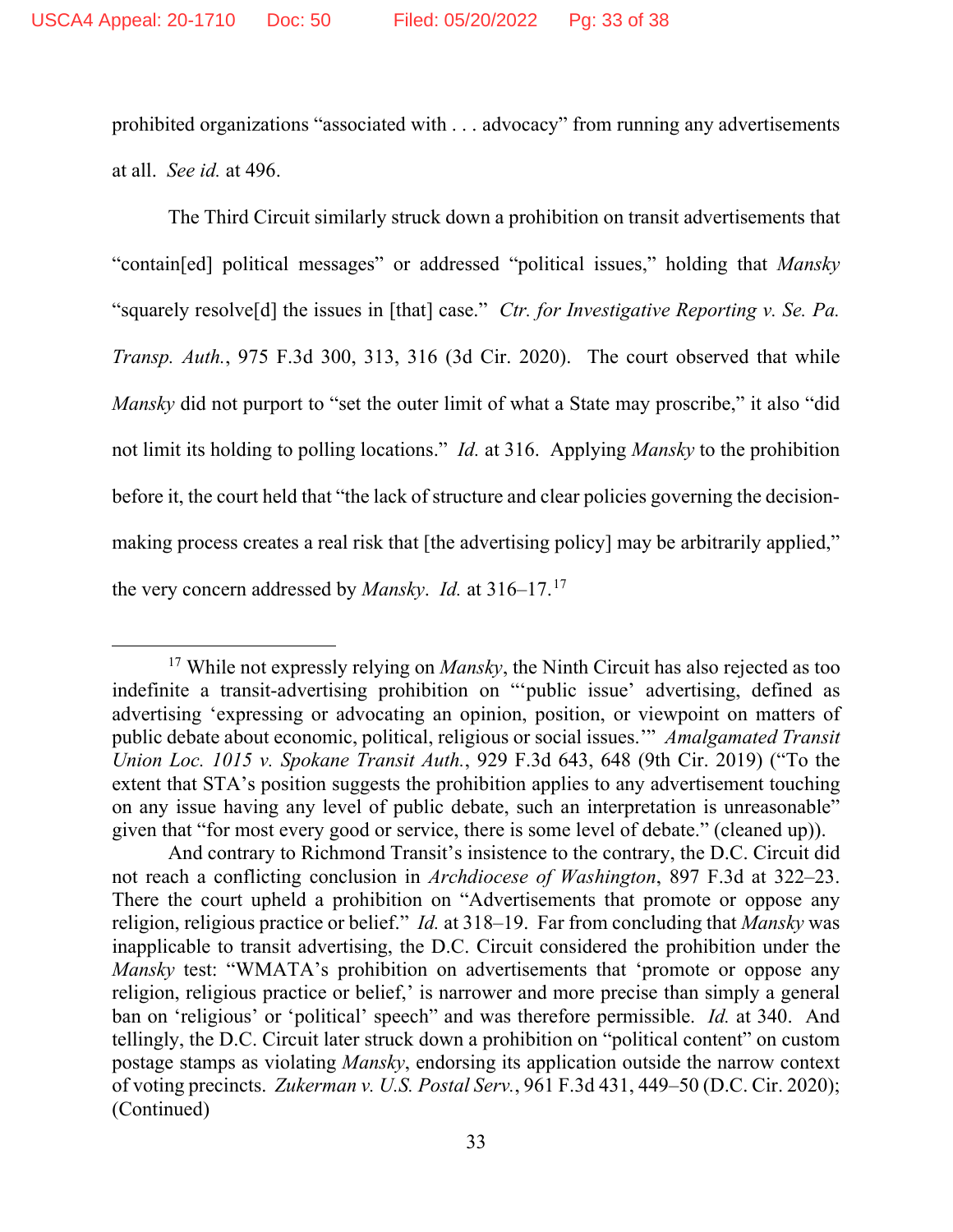Today, we join our sister circuits and conclude that Richmond Transit's policy violates the First Amendment as an unreasonable nonpublic-forum speech restraint.<sup>[18](#page-33-0)</sup> We emphasize that our holding is limited to *this specific* policy prohibiting political advertising, and we pass no judgment on whether better-defined political-advertising prohibitions or policies allowing only commercial advertising may pass constitutional muster.

# **C. Facial or As-Applied Challenge**

We next turn to the question presented by White Coat's cross-appeal: whether Richmond Transit's policy is unenforceable facially or only as applied to White Coat. The line between facial and as-applied challenges goes to "the breadth of the remedy employed by the Court," but the line has not been particularly "well defined." *Citizens United v. Fed. Election Comm'n*, 558 U.S. 310, 331 (2010). "In the First Amendment context, there are two ways for a plaintiff to mount a facial challenge to a statute. First, the plaintiff may demonstrate that no set of circumstances exists under which the law would be valid, or that the law lacks any plainly legitimate sweep. Second, the plaintiff may show that the law is overbroad because a substantial number of its applications are unconstitutional, judged in relation to the statute's plainly legitimate sweep." *Greater Balt. Ctr. for Pregnancy* 

*see also Am. Freedom Def. Initiative v. Wash. Metro. Transit Auth.*, 901 F.3d 356, 373 (D.C. Cir. 2018) (remanding with instructions to consider whether prohibition on "political" transit advertising violates *Mansky*).

<span id="page-33-0"></span> $18$  Because the policy is unreasonable, we need not consider whether it is viewpointneutral.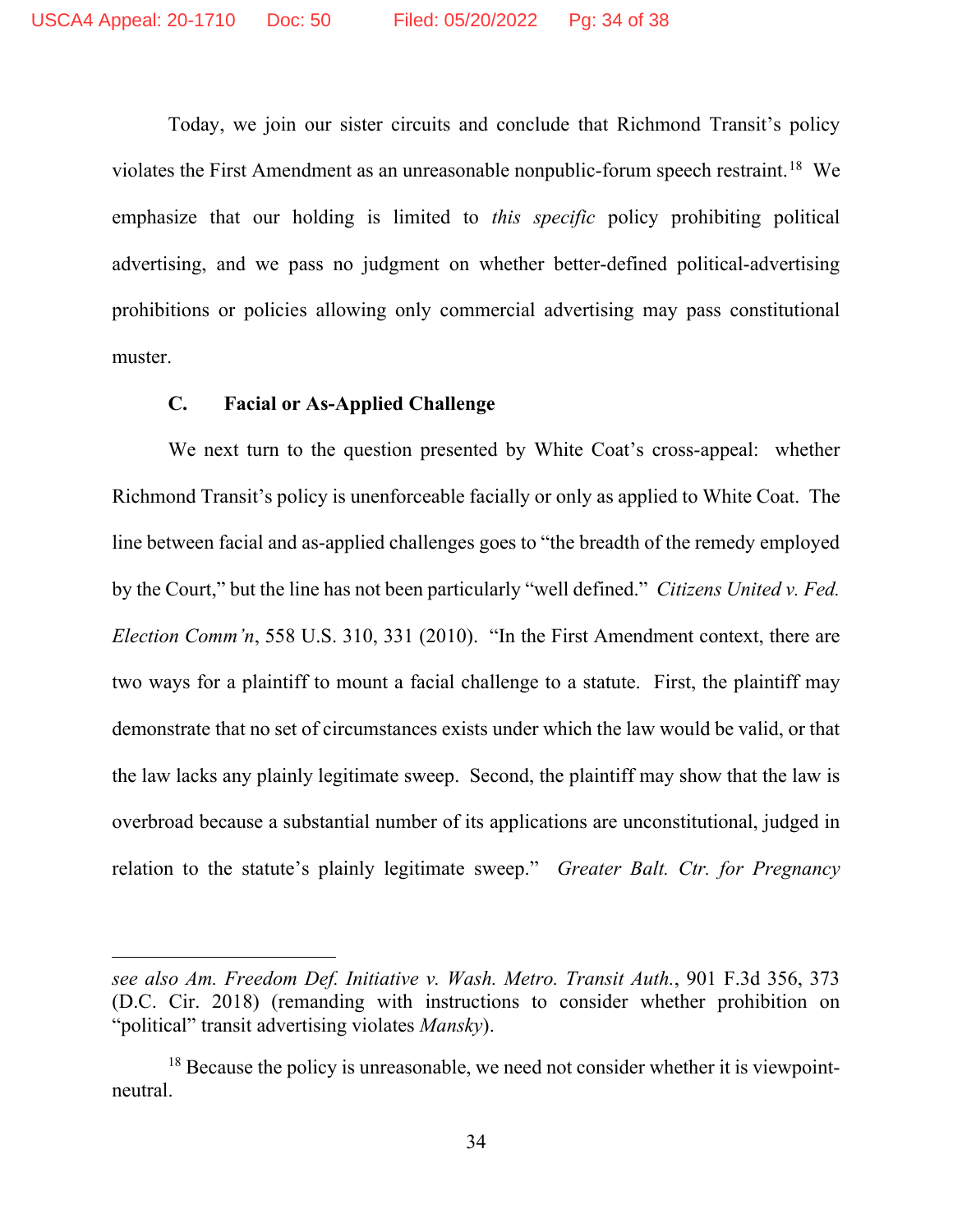*Concerns, Inc. v. Mayor & City Council of Balt.*, 721 F.3d 264, 282 (4th Cir. 2013) (en banc) (cleaned up) (quoting *United States v. Stevens*, 559 U.S. 460, 472–73 (2010)).

White Coat is not making an overbreadth challenge, so the sole question is whether "the [law] lacks any plainly legitimate sweep." *Id.* (alteration in original). The district court appeared to believe that *Lehman* dictated the answer to this question, because it demonstrated that a transit company could, under some circumstances, prohibit "political" advertisements. But facial invalidity does not mean that no ban on political advertising could ever be lawful. It simply means that there is no circumstance in which *this particular* ban on political advertising could be lawfully applied. *United States v. Salerno*, 481 U.S. 739, 745 (1987) ("A facial challenge to a legislative Act is, of course, the most difficult challenge to mount successfully, since the challenger must establish that no set of circumstances exists under which *the Act* would be valid." (emphasis added)). Thus, the fact that the Supreme Court found a similar provision constitutional in *Lehman* is not fatal to a facial challenge. In *Mansky*, for example, the Court held that the Minnesota election statute was facially unconstitutional, despite acknowledging that other states' more reasonably discernable laws banning political expression were likely constitutional. 138 S. Ct. at 1185, 1891 ("That is not to say that Minnesota has set upon an impossible task. Other States have laws proscribing displays (including apparel) in more lucid terms.").

So while some other public-transit political-advertising bans might be lawful, that does not resolve whether the challenged provision lacks any legitimate sweep; instead, we must focus on *this particular* challenged prohibition*. See Stevens*, 559 U.S. at 474. As we have already discussed, Richmond Transit's policy includes more than its written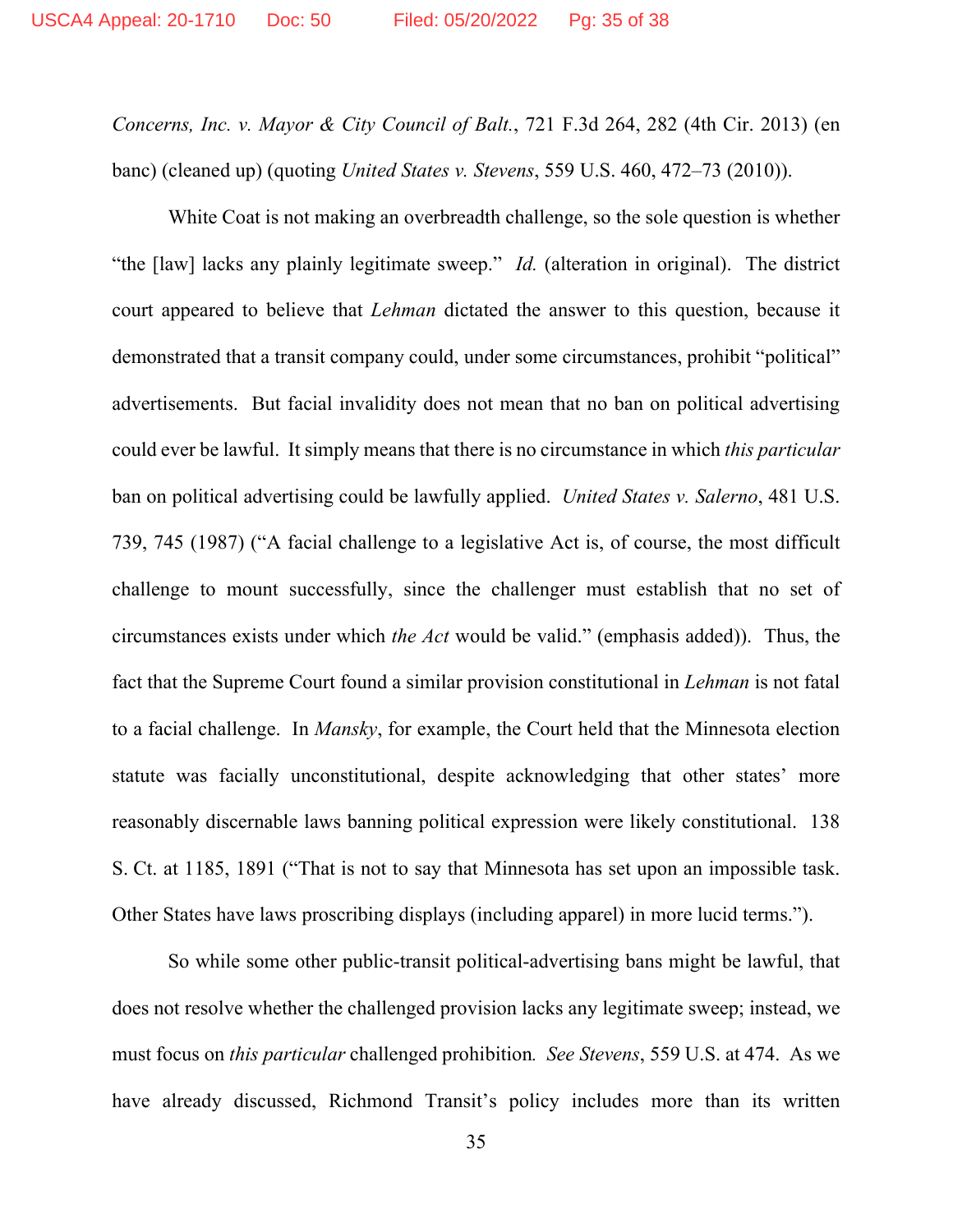prohibition on "political" advertising; it encompasses its construction of that word to prohibit advertisements that are "not viewpoint neutral" or are created by groups that "engage in a specific targeted policy advocacy that would be related to their one side of the political issue." J.A. 231, 263. We must decide whether *this particular policy*, taken as a whole, possesses any legitimate sweep.

Having already concluded that the policy is not "capable of reasoned application," it is logically unavoidable that the law lacks any legitimate sweep. If a law is "not capable" of being reasonably applied, it lacks "the ability or qualities necessary for" reasonable application, meaning it could *never* be reasonably applied. *See Capable*, Webster's New World College Dictionary (5th ed. 2018). Because reasonable application is a requirement of nonpublic-forum speech restrictions, a restriction that can never be reasonably applied necessarily lacks any legitimate sweep.

This conclusion is confirmed by considering what it would mean for Richmond Transit's policy to be unconstitutional only as applied to White Coat. An as-applied challenge is one which depends on the identity or circumstances of the plaintiff. *See Richmond Med. Ctr. for Women v. Herring*, 570 F.3d 165, 172–73 (4th Cir. 2009) (en banc). A facial challenge can be decided "without regard to its impact on the plaintiff asserting the facial challenge." *Educ. Media Co. at Va. Tech, Inc. v. Swecker*, 602 F.3d 583, 588 (4th Cir. 2010). If we were to conclude that the law is unconstitutional only as applied to White Coat, that would reflect that White Coat's particular circumstances are somehow relevant to our decision. Yet our conclusion that Richmond Transit's policy is incapable of reasoned application does not depend on White Coat's identity or the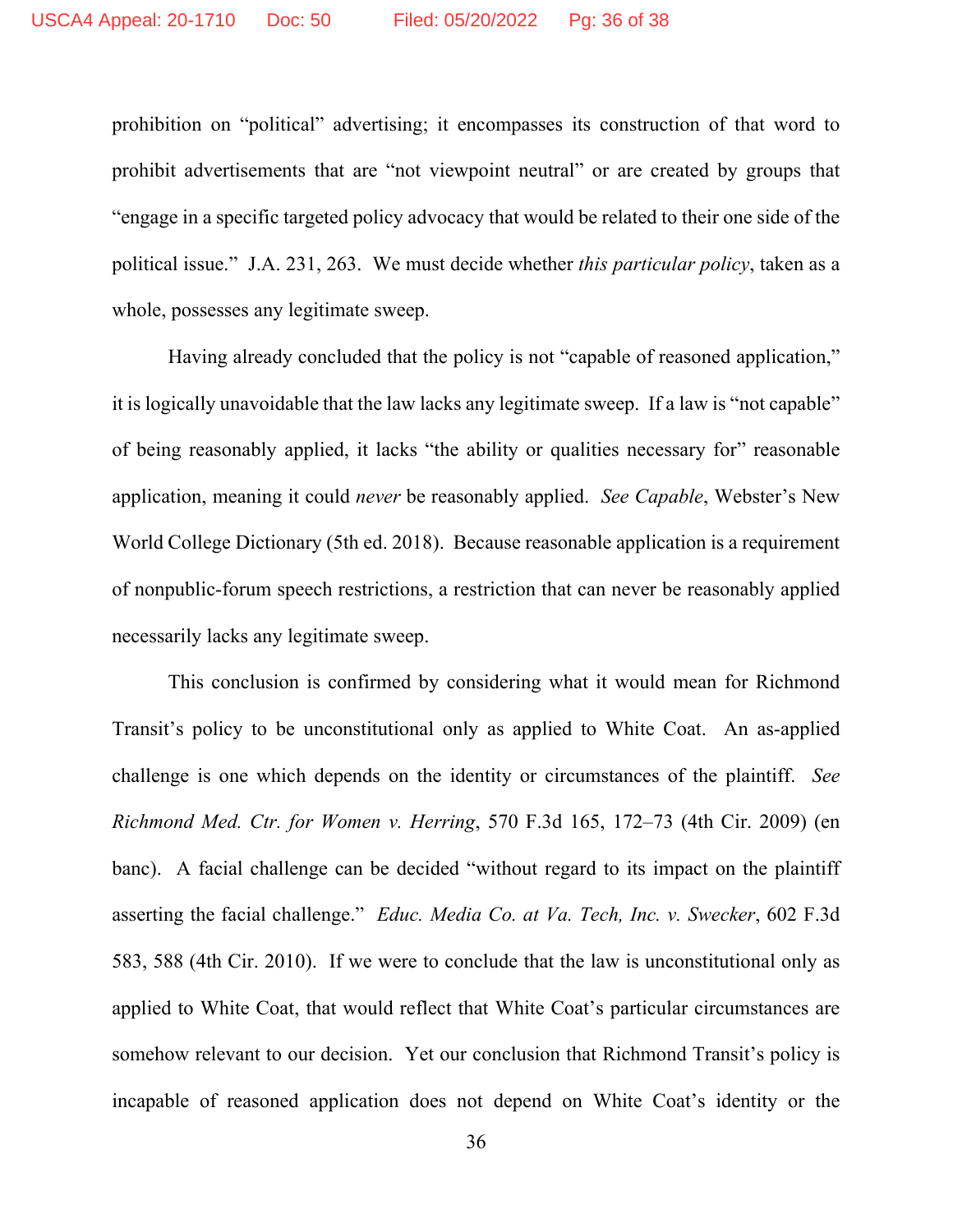advertisement it wished to run; it depends on the vagueness and imprecision of Richmond Transit's policy in a vacuum, so the policy is facially unconstitutional.

A hypothetical drives the point home. Imagine another would-be advertiser called Black Jacket. Black Jacket tries to run an advertisement with Richmond Transit but is rejected under its political-advertising policy. Black Jacket then sues Richmond Transit. No matter what advertisement they sought to run, Black Jacket could make precisely the same argument White Coat did here: Richmond Transit's policy is vague, inconsistently enforced, and otherwise not "capable of reasoned application." And they would prevail, for exactly the same reason White Coat did here: Richmond Transit's policy provides no clear guidelines on what is or is not prohibited. The only way Richmond Transit can legitimately employ its political advertising policy moving forward is to modify it in some way—to make it more clear, less discretionary, and more reasonable. But the policy as it currently exists is unreasonable and unconstitutional as applied to every would-be advertiser, so it is facially invalid.

\* \* \* \* \*

While transit companies may prohibit political advertising, they must do so by enacting a neutral policy capable of reasoned application. Otherwise, such a prohibition abridges would-be advertisers' freedom of speech and is facially unconstitutional under the First Amendment. We therefore affirm the district court's partial grant of summary judgment to White Coat, reverse its partial grant of summary judgment to Richmond Transit, and remand with instructions that the district court enter summary judgment to White Coat consistent with this opinion. The district court's judgment is